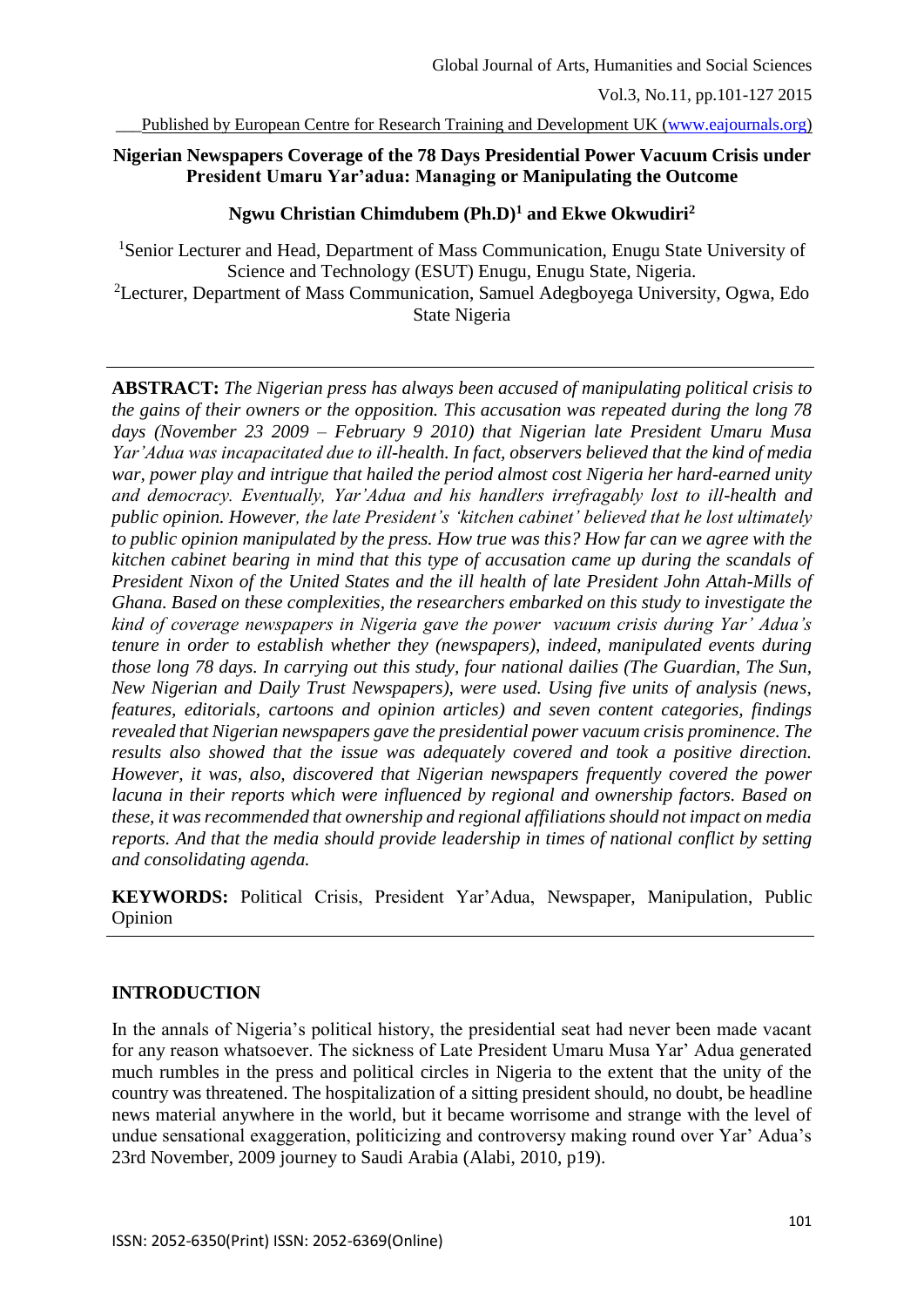### Published by European Centre for Research Training and Development UK [\(www.eajournals.org\)](http://www.eajournals.org/)

Late President Yar' Adua left Nigeria on November 23, 2009, and was reported to be receiving treatment for pericarditis at a clinic in Saudi Arabia. He was not seen in public again, and his absence created a dangerous power vacuum in Nigeria (McConnell, 2010, p.14).

Umaru Musa Yar' Adua was the President of Nigeria and the 13th Head of State. He served as governor of Katsina State in North Western Region of Nigeria from 29th May, 1999 to 28th May, 2007. Consequent upon the election of 21st April, 2007, he was declared winner and sworn in on May 29, 2007 as President and Commander in Chief of the Nigerian Armed Forces. He emerged the president under the platform of the People's Democratic Party (PDP). At the time of his nomination, he was an obscure figure on the national stage, and was described as a 'puppet' of former president Obasanjo who could not have won the nomination under fair circumstances (Steve, 2006, p.19). According to Ocherreome (2010, p.8), Obasanjo knew a lot about Yar'Adua's poor health condition but went ahead to foist him on Nigerians. Ocherreome (p.8), said "I am convinced that he (Obasanjo) deliberately gave the presidency to the weakest Northerner to spite the North after the failure of his third term."

Shortly after winning the nomination, Yar' Adua chose Goodluck Jonathan, then governor of Bayelsa State, as his vice presidential candidate.

In 2007, Yar' Adua, who suffered from a kidney condition, challenged his critics to a game of squash in an endeavour to end speculations about his health condition. His reign as the president of Nigeria witnessed a series of health conditions. On 6th March, 2007, he was flown to Germany for medical reasons, further fomenting rumours about his health. His spokesperson, Mr. Olusegun Adeniyi, said that that was due to stress, and quoted Yar' Adua as saying he was fine and would soon be back to campaign then (Emewu, 2009,p.14).

Another report, which was rejected by Yar' Adua's spokesperson, claimed that Yar' Adua collapsed after suffering a possible heart attack (Tom, 2007, p.28). Six months after his ascension to power, precisely on April 14, 2008, he utilized the opportunity of gracing the G-8 Summit in Germany to receive medical attention.

The third sojourn of Yar' Adua's in the search for treatment occurred on August 28, 2008 when he aborted a scheduled trip to Brazil and jetted to a hospital in Jeddah, Saudi Arabia. During his trip to Saudi Arabia, Yar' Adua spent more than two weeks in the Holy Land. This trip challenged his media handlers who couldn't explain his actual whereabouts, coupled with their apparent inability to provide his photographs to lend credence to the then Lesser Hajj story.

The late president's fourth trip, again to Saudi Arabia, was on August 14, 2009. Unlike the previous one, that was announced in advance that he was honouring the Kingdom's Monarch's special invitation to attend the commissioning of a new university in Saudi Arabia Yar' Adua was away for seven days. That trip, like the previous one, was in place of attending the United Nations General Assembly Session in New York, a development that generated serious criticisms against his administration (Adeyemo, 2010,p.21).

His fifth medical trip abroad was on November 23, 2009. The President received medical treatment in King Faisal Specialist Hospital and Research Centre (KFSHRC), in the Kingdom's port city of Jeddah (Adeyemo, 2010, p.21).

Late Yar' Adua's fluctuating health was believed not to be without some consequences on governance in Nigeria then. This was apart from the belief in some quarters that the Late President was always slowed down by ill-health, because he had no energy to handle the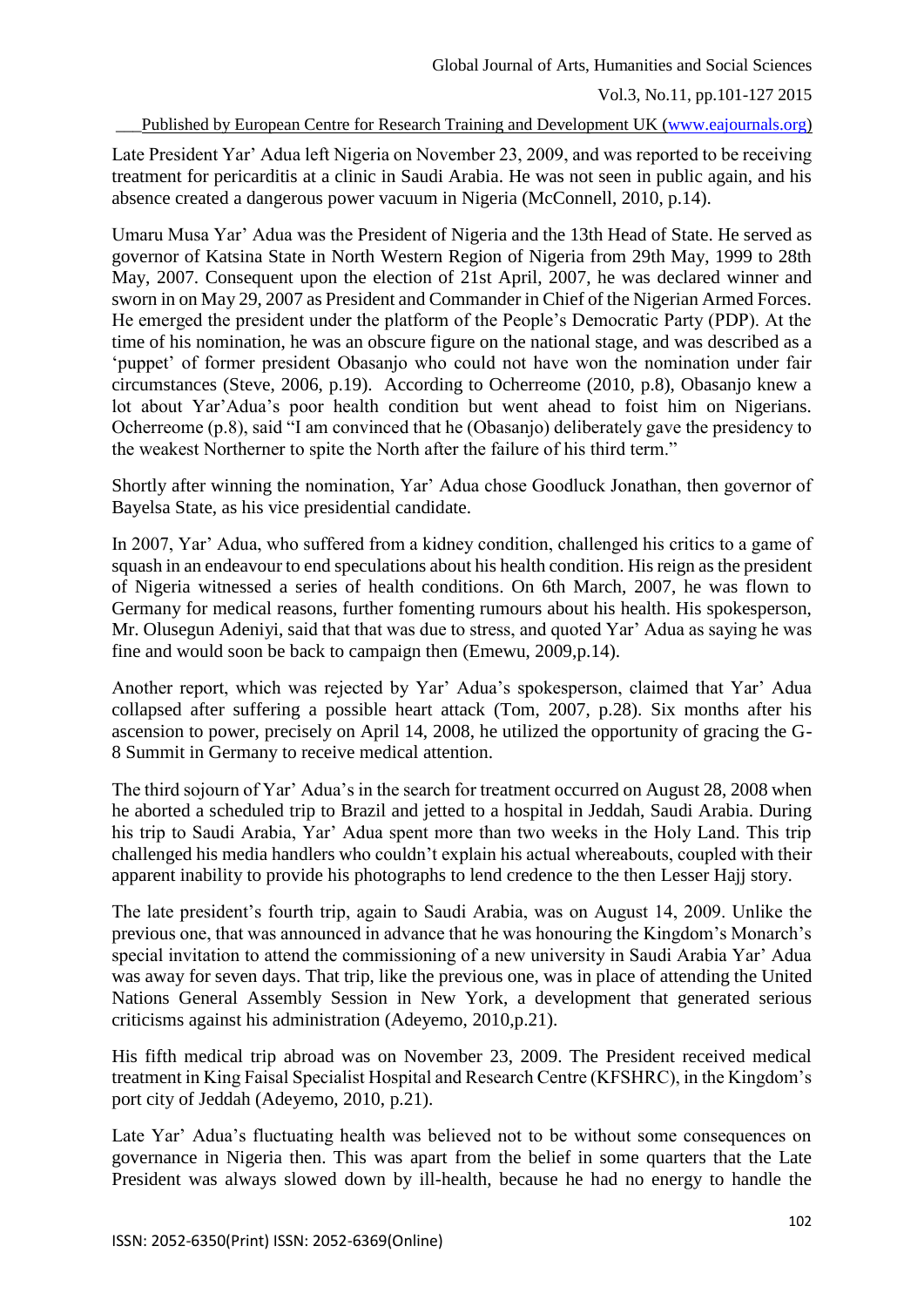Published by European Centre for Research Training and Development UK [\(www.eajournals.org\)](http://www.eajournals.org/)

complexities of the office of the President. Apart from this, the country missed ample bilateral opportunities, which most people averred, are requisite for the country's tortuous journey to prosperity as captured in his administration's Seven-Point Agenda and Vision 20:2020 (Abdallah, Lazarus, Machika and Salkida, 2009, para. 15).

His obvious absence at important national assignments, including the FIFA U-17 World Cup tournament where he was unable to attend the final match on November 15, 2009 at the National Stadium, Abuja, and the launching of Sardauna Foundation in Kaduna for the immortalization of the late premier of Northern region and Sardauna of Sokoto, Sir Ahmadu Bello, was, also, attributed to his failing health then (Abdallah, Lazarus, Machika and Salkida, 2009, para. 17).

The ill-health of president Yar' Adua did not even spare an important duty like the formal presentation of the national budget proposal to the joint session of the National Assembly. The late president, in an unprecedented manner, decided to send the copies of the 2010 budget to the two chambers of the federal legislature through his aids, rather than make a formal presentation. This went down as the first in the nation's history (Abdallah, Lazarus, Machika and Salkida, 2009, para. 17). In all these, the late president's ill-health took a toll on the country's corporate existence and heated up its polity. The absence of the president affected the inner workings of the administration, because many policy decisions which were to get the attention of the President were left out.

Before 1982, when he was flown to Germany for a graft surgery in his left hand, an injury he sustained as a result of his involvement in a car accident, not much was known about his medical history. "His intermittent coughing whenever he spoke and the eczema-like skin diseases that dotted his body rarely raised any suspicion that he had an internal health problem, despite his smoking habit, but this was to change when he was elected governor of Katsina State in 1999" (Abdallah, Lazarus, Machika and Salkida, 2009, para. 18). Even though he had a smooth free campaign unlike what later happened during his 2007 presidential campaign, he was said not to be in good shape (Adeyemi, 2009,p.5).

In the year 2001, he had to abandon his duty post as a governor for about a month, where he was said to have died when he travelled to Germany to treat a kidney related ailment. This was a development that later led to the sacking of his deputy, Alhaji Tukur Jikamshi. As an evidence that he had problem with his kidney and needed constant attention, the German construction giant, Julius Berger Nigeria Ltd. built and donated a dialysis centre to Katsina State which is located at the Katsina General Hospital (Adeyemi, 2009,p.5 and Abdallah et al. 2009, para. 16).

The construction of the dialysis centre brought to the open the fact that Yar' Adua, then as a governor, had kidney problems. Before then, he used to go to Kano to receive medical attention pertaining to his kidney. It was because of his kidney problem that he picked Dr. Salisu Banye as his personal physician, who was then a permanent secretary in the state, to be attending to his health needs. However, when he was picked as the PDP's presidential candidate in 2007, his health condition became a national issue (Adeyemi, 2009,p.5 and Abdallah et al. 2009, para. 16 ).

While the Late President was far away in Saudi Arabia receiving treatment, some Nigerians started making troubles out of the entire event. Most of them had actually told Yar' Adua on his sick bed that he should put his house in order in preparation for the inevitable embrace of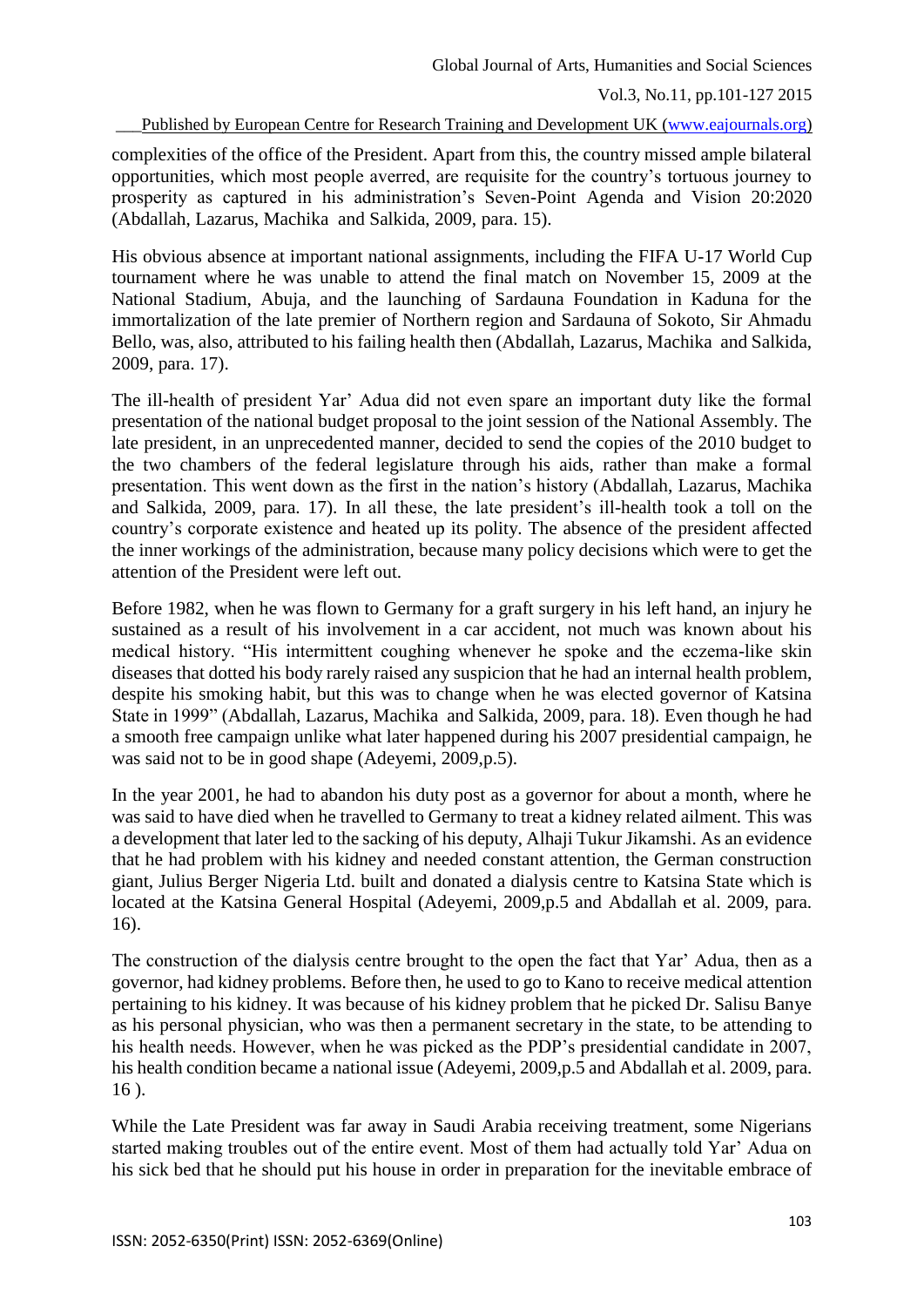Published by European Centre for Research Training and Development UK [\(www.eajournals.org\)](http://www.eajournals.org/)

the cold hands of death. In this group of 'prophets' are notable politicians in the opposition, some die-hard public critics of his administration as well as some notable press goons.

The first to report the absence in a sensational manner in press was Reuben Abati of *The Guardian Newspaper* who barely two days after Yar' Adua's departure came out in a alarmist and sentimental article entitled "*who is in charge of Nigeria?*" to lament the creation of a vacuum by the late president's absence as if the whole presidency was hospitalized. That was an article that opened the flood gate to the various angles of reports by the Nigerian newspapers on the *78-day power vacuum* in Nigeria then (Nigerian Muse, 2009, para. 4).

When Yar' Adua was flown out of the shores of Nigeria on November 23, 2009, and was reported to be receiving treatment for pericarditis at a clinic in Saudi Arabia, he was not seen in public again, and his absence somehow created a dangerous power vacuum in Nigeria (McConnell, p.5).

In December 2009, Oluwarotimi Akeredolu, ex-president of the Nigerian Bar Association (NBA), stated that Yar' Adua should have handed over power to the then vice-president, Goodluck Jonathan in an acting capacity during his illness. That statement was backed up by the NBA national executive committee. On 22nd January, 2010, a federal high court in Nigeria ruled that the Federal Executive Council (FEC) had 14 days to decide on a resolution about whether Yar' Adua "is incapable of discharging the functions of his office. That ruling, also, stated that the Federal Executive Council should hear testimonies of five doctors, one of whom should be Yar' Adua's personal physician" (Onyedika & Ughebe, 2009,p.16).

On 9th February, 2010, the Nigerian senate declared that presidential power should be transferred to the then Vice President, Goodluck Jonathan, and that he would serve as Acting President, with all the accompanying powers, until Yar'Adua returned to full health. The Senate said its pronouncement was based on the **Doctrine of Necessity**, but that power transfer had been called a *"coup without the word"* by opposition lawyers and lawmakers. However, there were people that felt that the power vacuum would have led to instability and a possible military takeover (Daniel, 2010,p.8).

On 24 February 2010, Yar' Adua returned to Abuja in a very dramatic manner that left many wondering if he came back alive. His state of health was unclear, but there was speculation that he was still on a life support machine. Various political and religious figures in Nigeria had visited him during his illness, with assurances that he was gradually recovering and would soon be fit to continue with his presidential duties (Nnamdi & Sam, 2011,p.381).

However, the whole drama came to an end with his death on May 5, 2010 at the Aso Rock Presidential Villa. An Islamic burial took place on 6th of May, 2010 in his hometown, Katsina (*The Nation*, 2010, p.10).

All these were the key areas that the Nigerian Newspapers focused on in their reportage of the Yar' Adua's 78-days medical sojourn in Saudi Arabia with all other adjoining issues. In reporting the issue, a lot of frames were used which may have influenced must of the decisions made by the national Assembly at that time. This is because media framing of issues can determine to a large extent the direction people might likely go (Golcˇevski, Engelhardt and Boomgaarden, 2013, p.121).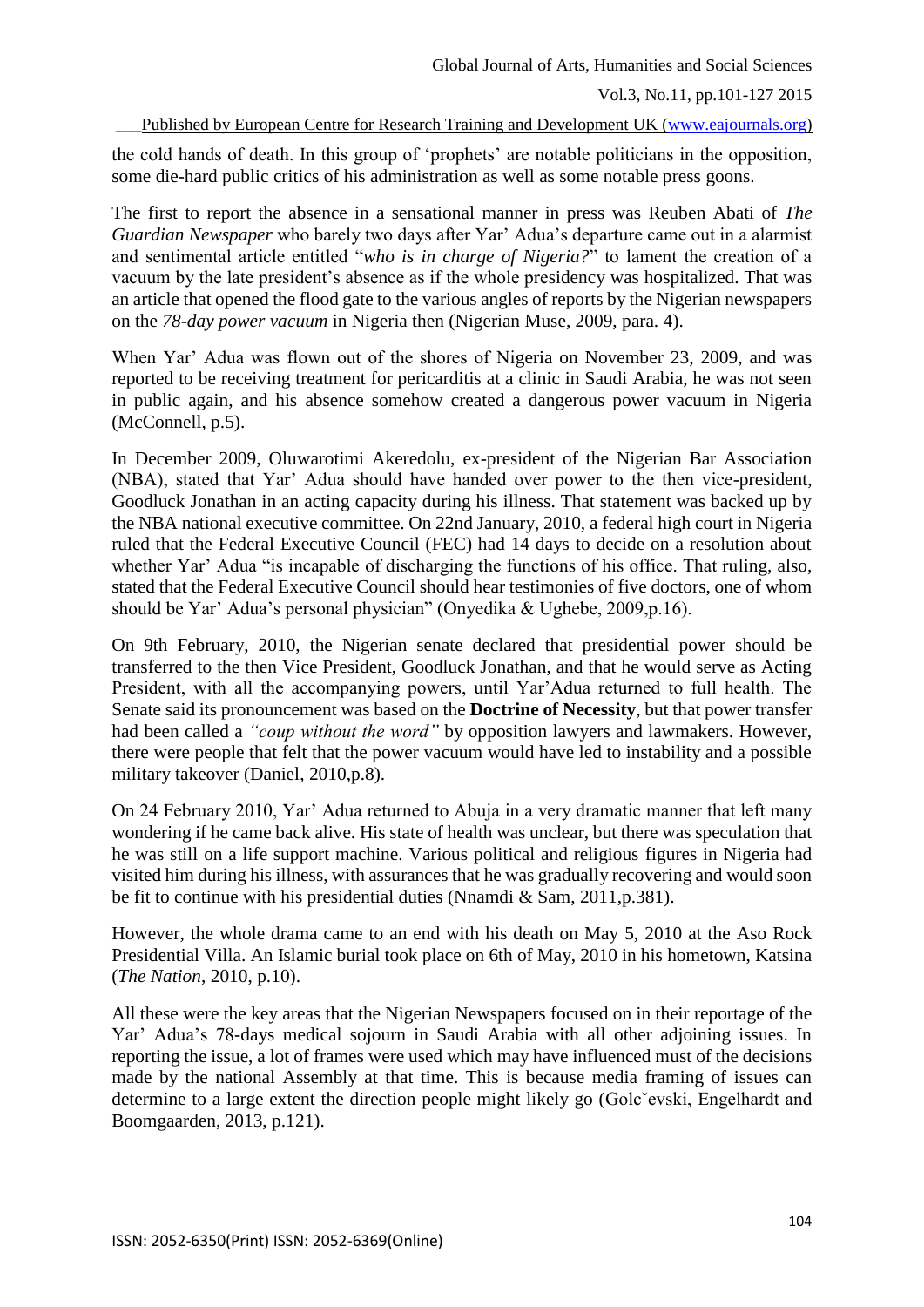#### Published by European Centre for Research Training and Development UK [\(www.eajournals.org\)](http://www.eajournals.org/)

#### **Statement of Research Problem**

The mass media have been adjudged in various societies as the backbone of a democracy such that the importance of the media is recognized by every democratic nation as reflected in the fact that it is referred to as the 'Fourth Estate" – the fourth organ of the government (Zhongdang, Lijiang, Shen, and Ye, 2006).

That the Nigerian newspapers gave coverage to the 78-days presidential power vacuum in Nigeria resulting from the ill-health of late President Yar' Adua is never in doubt. The crises that grew from the lacuna were equally not debatable. After all, political crises are prominent features of the environment, and every nation has the potential to experience one. The manner in which the news media frame and cover such national challenges can alter a nation's reputation, and ultimately affect the way the world perceives that nation (Zhongdang, Lijiang, Shen, and Ye, 2006).

There is no denying the fact that the media often thrive in a crisis situation. It means that in a crisis, the media get more attention than they get in normal times. Crisis increases people's (readers) hunger for information, they feel unsafe to remain ignorant about the state of the nation. The press (newspapers) can play a crucial role in defusing tension during the crisis by creating awareness among the people about the nature of the problems, its origin and ways of resolving it or it may decide to mismanage and manipulate the situation (Bird and Dardenne 2009). It is, however, expected to play a role which might help resolve the crisis without causing much damage to the nation's socio-political fabrics (Niederdeppe, Farrelly, Thomas, Wenter, and Weitzenkamp, 2007).

In performing these roles, the Nigerian press either due to administrative control or policy decision, at times, manipulate the news and at other times they tend to manage it. This could be evidenced by the previous cases of Hon. Salisu Buhari's Torontogate certificate saga and Hon. Patricia Etteh's financial scandal in which the press was accused of blowing the cases' stories out of proportion, thereby leading to their political downfall (Umeh, 2010,p.7).

In view of the above scenario, what is of concern here is how the coverage took shape and the extent of the coverage of the 78 days presidential power vacuum vis-à-vis the ability of the press to discharge its social responsibility roles in the nexus that exists between the Nigerian media, the Nigerian government and the Nigerian society. In other words, we took a critical look at how the Nigerian newspapers covered the 78 days presidential power vacuum and the extent of the coverage vis a- vis the allegation made by Yar'Aduas's 'Kitchen Cabinet' in which the press was accused of magnifying and manipulating the crisis. That, indeed, was the problem of this study.

The motivation for this study was informed by the fact that the researchers believe that most studies on news coverage of governance and democracy in Nigeria are a localized version of the ever continuously discussed issue of news flow controversy in which we hear of charges and counter charges of over reportage, under reportage and negative reportage coming from all corners of the world's divide.

## **Research Questions**

(1) How was the 78 days presidential power vacuum covered by the selected newspaper in terms of prominence?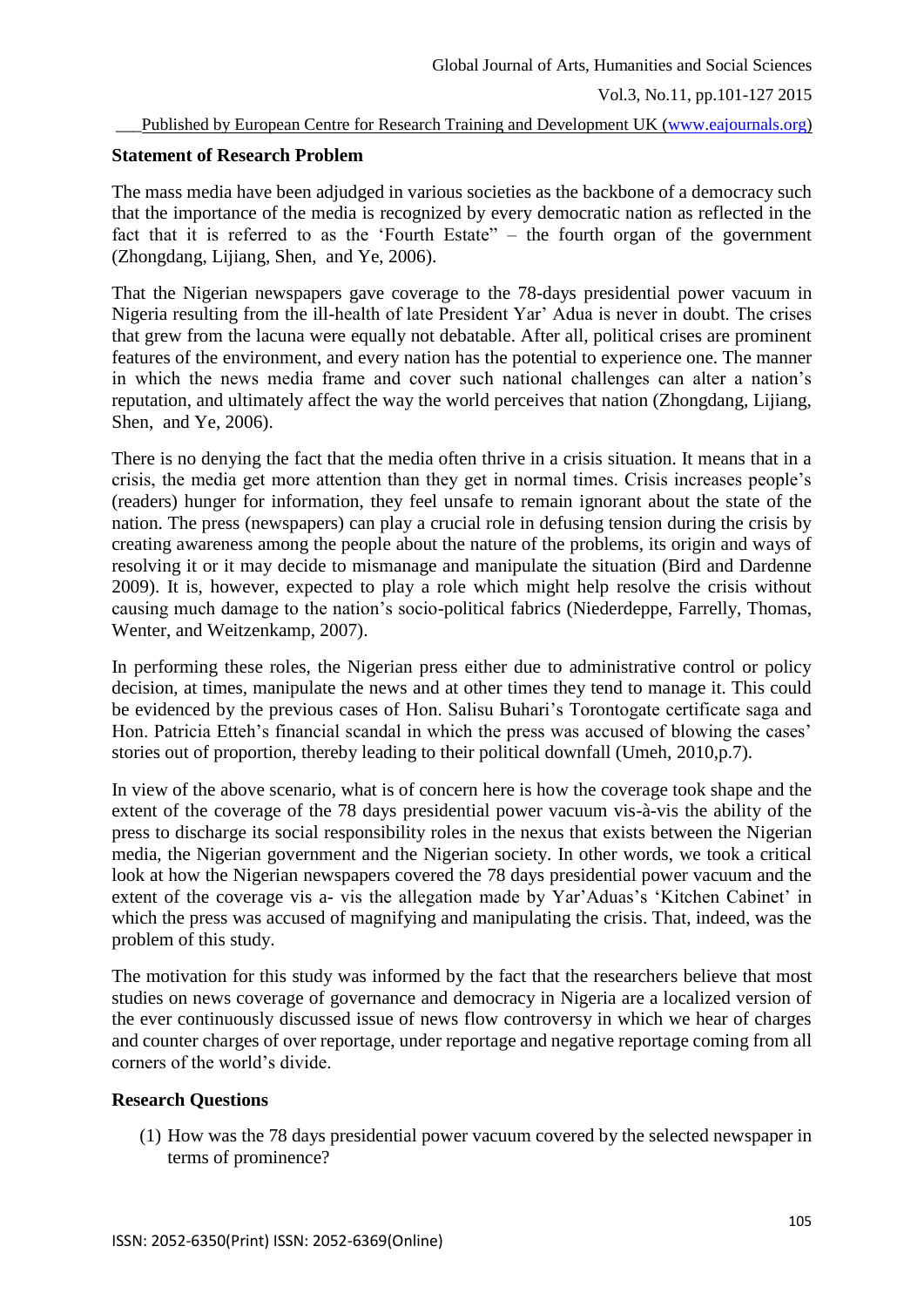Published by European Centre for Research Training and Development UK [\(www.eajournals.org\)](http://www.eajournals.org/)

- (2) What direction of coverage did the selected newspapers take in their coverage of the 78 days presidential power vacuum?
- (3) What volume of coverage did the 78 days presidential power vacuum receive from the selected newspapers?
- (4) What frequency of coverage did the sampled newspapers give to the power vacuum under late Yar'Adua?

### **Research Hypotheses**

Based on the research questions raised above and the climate of opinion in the material reviewed, the following hypotheses were raised and tested for relevant results.

### **Hypothesis One**

- Ho: The 78 days presidential power vacuum under late President Yar'Adua did not receive prominence in the selected newspapers.
- Hi: The 78 days presidential power vacuum under late President Yar'Adua received prominence in the selected newspapers.

### **Hypothesis Two**

- Ho: The selected newspapers' coverage of the 78 days presidential power vacuum did not take a positive direction.
- Hi: The selected newspapers' coverage of the 78 days presidential power vacuum under Yar'Adua took a positive direction.

## **Hypothesis Three**

- Ho: The 78 days presidential power vacuum under Yar'Adua did not receive much volume of coverage from the selected newspapers.
- Hi: The 78 days presidential power vacuum under Yar'Adua received much volume of coverage from the selected newspapers.

### **Hypothesis Four**

- Ho: The 78 days presidential power vacuum was not frequently covered in the sampled newspapers.
- Hi: The 78 days presidential power vacuum was frequently covered in the sampled newspapers.

#### **Significance of the Study**

This study is most likely to add to the available small pool of literature on how the press covers political crisis in Nigeria. More importantly, since press coverage of presidential vacuum controversy has not received attention in academic research in Nigeria as the Yar' Adua's case is the first ever case of presidential vacuum of this magnitude, the outcome of this study will add to the available literature. However, media coverage of presidential vacuums has remained a major research area in countries like the United States, Britain, Costa Rica, among others,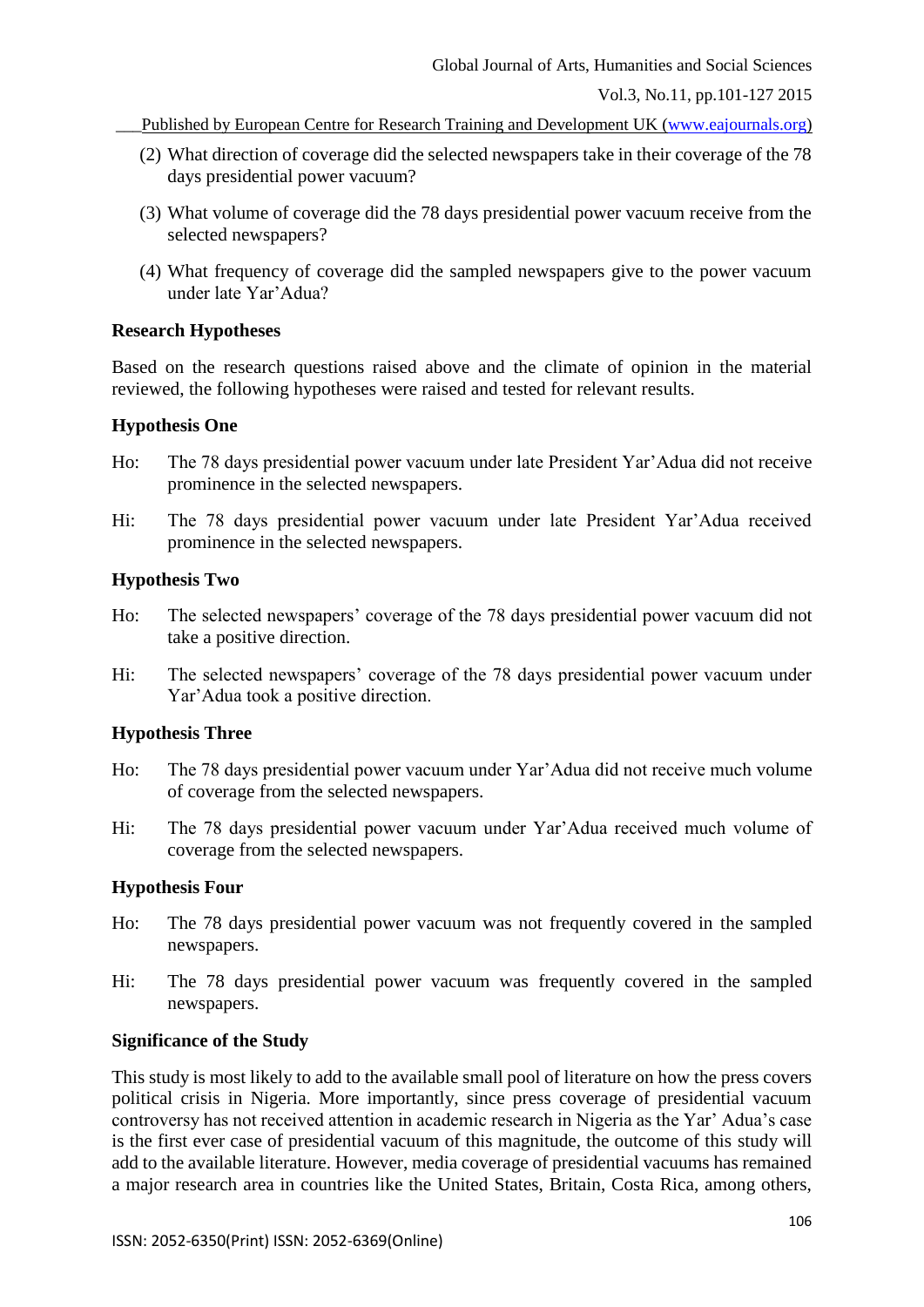Published by European Centre for Research Training and Development UK [\(www.eajournals.org\)](http://www.eajournals.org/)

because of the public expectations of the role the press plays in democracy and public administration. Take for instance, the cases of President Oscar Arias of Costa Rica, President Woodrow Wilson of the United States, and Prime Minister Henry Pelham of Great Britain, which were all given publicity by the media (http:llen.wikipedia.org/diedheadofstates).

As one the few pioneering works on presidential power crisis in Nigeria, it has added to the few available literatures in this area.

The study will, also, serve as a platform for researchers to build on in the event of another political crisis.

The study has also that contrary to the opinion being held down here in the Southern Nigeria that all the Northern papers supported the absence of Yar'Adua from the presidential seat during those long days, it was discovered that not all of them really supported Yar'Adua's long absence, as shown by the Daily Trust (see page 78 under direction) which was even more positive than the Southern papers of The Guardian and ThisDay.

The findings of this inquiry will equally give Nigerian print media journalists an idea of how they covered the power vacuum crisis in order to either consolidate or take corrections on how they frame and report such issues.

## **LITERATURE REVIEW**

#### **Nigerian Newspapers' Reportage of President Yar'Adua's 78 days Absence Crisis**

The mass media, no doubt, are citizens' most important source of information during political crisis. Everyone expects the media to play key roles in resolving any political crisis that has the tendency to snowball into lawlessness or system collapse (Puglisi and Snyder, 2008, p.1). This was the kind of role Nigerians and indeed the international community expected mass media institutions in Nigeria to play during the late Yar'Adua's power vacuum crisis. As is the practice round the world, the print media are expected to play more roles in situations like that, because of their elitist and detailed nature.

During the 78 days power vacuum, a lot of reports were put across to the audience by the various news organizations within and outside. Both broadcast and print media were awash with developments on the vacuum crisis. During this period, allegation was made by observers that the mass media, especially, the print were manipulating instead of managing the crisis (Umeh 2010, Bello, 2010 and Yakubu 2010). In this review, the editorial contents of some of Nigerian newspapers are reviewed to see the direction reports on the crisis took.

The first report in this series was that written by Reuben Abati of the *Guardian Newspaper* on the 29th of November 2009. Abati, then a board chief of the *Guardian Newspaper* entitled his article, "who is in charge of Nigeria?" In this piece, he tried to tell the entire world that President Yar'Adua did not put anybody in charge before he jetted out to Saudi Arabia in line with the provisions of the 1999 constitution. According to Nigerian Muse (2009, para.5).

The first to fire the short among the big boys of the press was Reuben Abati of the Guardian who barely two days after the president's departure came out in a poorly articulated alarmist and sentimental article titled 'who is in charge of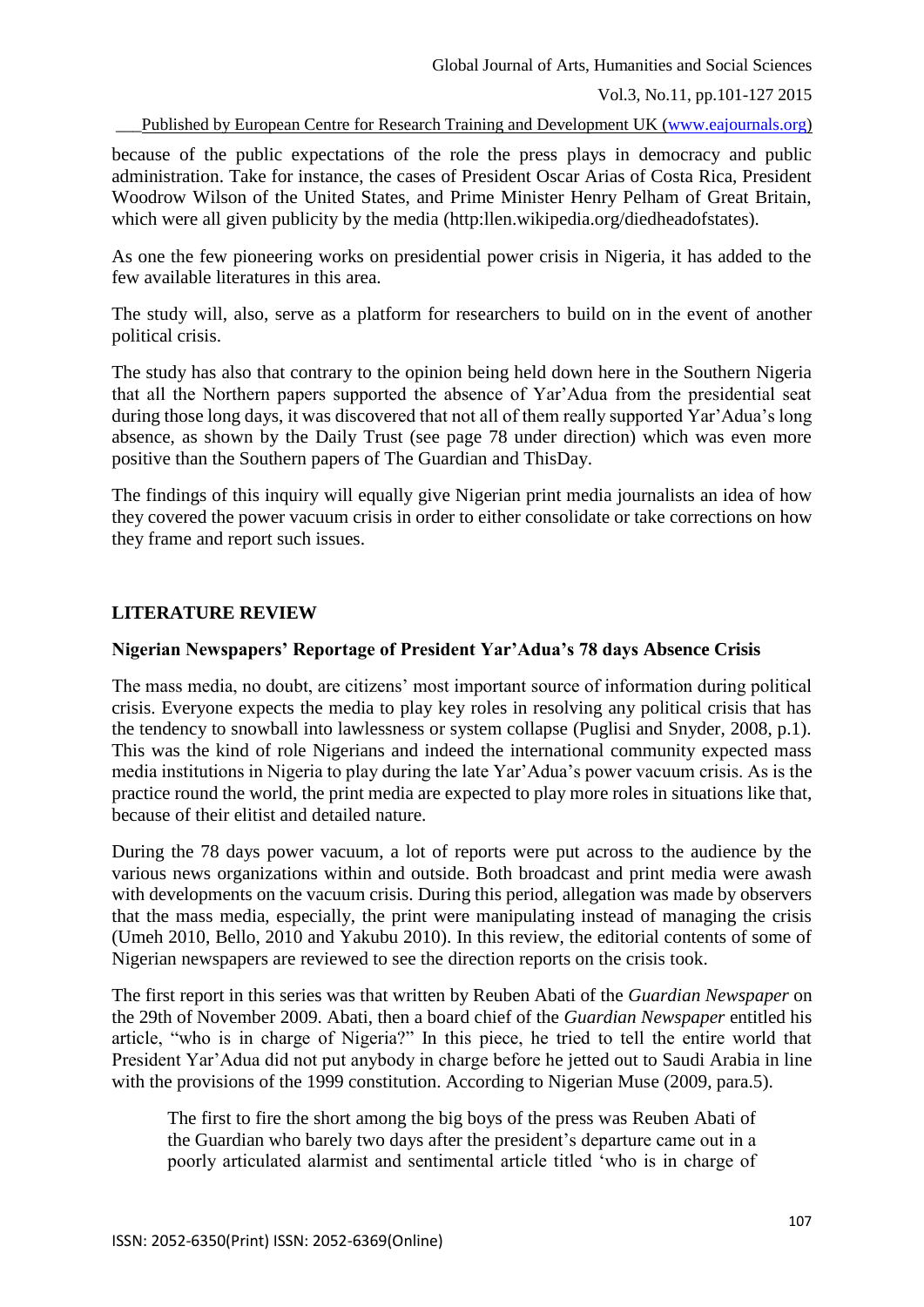Published by European Centre for Research Training and Development UK [\(www.eajournals.org\)](http://www.eajournals.org/)

Nigeria?' to lament the creation of a vacuum by the president's absence as if the whole presidency was hospitalized.

*Nigerian Muse* (2009, para.5) further maintained that such an article was not befitting of Abati's status. In fact, *Nigerian Muse* (para.5) maintained that:

That highly prejudiced article was the height of insensitivity and irresponsibility for a man who heads the editorial board of a foremost newspaper in Nigeria. There are certain things the editor of New York Times won't just say about an American president no matter his personal conviction.

Even though one might not agree with *Nigerian Muse* completely, a critical look at Abati's article may suggest that. The title of the article, "who is in charge of Nigeria?" actually suggests that the identity of the country's commander in chief was contentious. The third paragraph of his article actually reveals this point. It reads:

Has Nigeria now been reduced to a country managed by proxy, run by telephone conversations from a hospital in Saudi Arabia? In the president's absence, it looks as if a committee is running Nigeria with nobody actually exercising authority. How do we safeguard and inspire belief in our national security, investment drive and international repute under this circumstance – where no one is sure who exactly is in charge? It is an unfair way to treat a country of over 140 million people (Abati; 2009, p.42).

The full text of this article, might be said to be sensational. However, other similar articles by Abati during the period under review leaves more to be desired. On the 15th of January 2010, Abati came up with another article entitle, "Yar'Adua: lost but found" (Abati, 2010, para 1). Also the same Abati published another article, entitled "Yar'Adua: The game is up" on the 7th of February 2010. In this article, Abati suggested that the "political strategy of president Yar'Adua was over" (Abati, 2010, para.4).

Dele Momodu in *Thisday Newspaper* of 5th December 2009, also came up with an article similar to that of Abati's. In that article, "A Nation on Auto pilot" published on page 72 of the paper, Dele Momodu claimed that Nigeria had no leader. According to him:

Meanwhile, our nation continues to haemorrhage away. Everyone is calling for prayers, as if we've not been praying and fasting enough. Everything has gone quiet in the seat of power. Nothing is moving. But everyone has been involved in one permutation or the other, from the sublime to the supine (Momodu, 2009, p.72).

Basically, Momodu was trying to paint a picture of the vacuum that existed in the nation's seat of power. However, one can argue that the entire content of his piece was rather sensational.

Tunde Rahuman of *Thisday Newspapers* equally came with an analysis which may be described as unwarranted. That story which was published on page 6 of *Thisday Newspaper* of 8th February 2010, described how the absence of the president was telling on the entire country. Rahuman argued that Anambra State's electoral problem was connected to the president's absence. In fact, the title of the story "Anambra falls victim of Yar'Adua's Absence" may not be the best of headlines (Rahuman, 2010, p.6).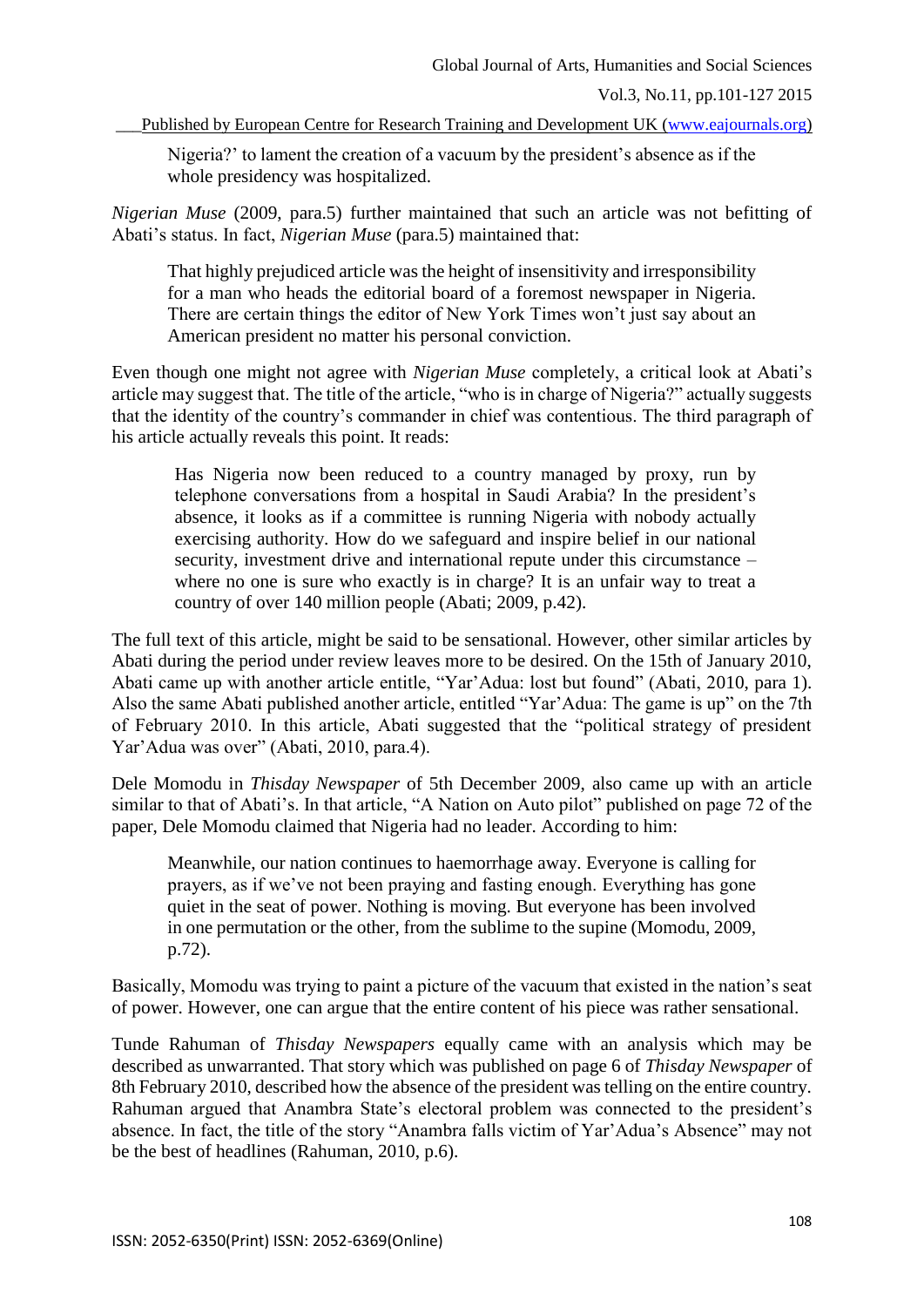Vol.3, No.11, pp.101-127 2015

Published by European Centre for Research Training and Development UK [\(www.eajournals.org\)](http://www.eajournals.org/)

However, newspapers in the Northern part of the country appeared to be in support of the vacuum crisis or, at least, sympathized with Yar'Adua.

For instance, most stories published by these papers were not sensational or alarmist like those of their Southern Nigerian counterpart. Some of these stories' headlines read:

**Yar'Adua's resignation will upset political equation – senator** – *Daily Trust* 11 December 2009.

**No power vacuum at presidency** – **PDP insists**-*New Nigerian* 29th January 2010

- **Yar'Adua: ACF Disagrees with FEC** *New Nigerian,* February 1, 2010
- **Yar'Adua: senate never discussed impeachment** Mark. *Daily Trust,* February 3, 2010
- **Yar'Adua recovering fast, PDP BOT says** *The New Nigerian,* January 2, 2010
- **Yar'Adua speaks on BBC today** *Daily Trust,* January 12, 2010
- **Court: VP can wield Yar'Adua's powers** *Daily Trust* January 14, 2010

The above headlines, like many others, show that the Northern newspapers were very mild on the issue. Writing about the role the media, especially, the print played during the crisis, Ijeoma Nwaogwugwu of *Thisday Newspaper* asserts that:

Gratifyingly, several media organizations, particularly the print media, have taken strong positions on the leadership vacuum in the country and written persuasive editorials recommending that the president hand over to Dr. Goodluck Jonathan until he (Yar'Adua) is of sound mind and body to execute the functions and duties of his office, unfortunately, not all the stories published by the Nigerian media in the last 57 days have been correct. Quite a few have been false and misleading (Nwogwugwu, 2010, p.74).

In conclusion, one can argue that the print media in Nigeria managed the Yar'Adua's vacuum just as they manipulated the issue.

### **Theoretical Framework**

Every research activity in this area of learning usually relies on a theoretical base on which the study stands. Some decades ago; an American humorist, Will Rogers averred thus, "All I know is just what I read in the papers" (Udeze, 2002, p.29). In all sense of sincerity, this aphorism holds true in the context of the Nigerian environment. Most of what people knew about the Late Nigerian President, Umaru Musa Yar'Adua's ill-health came principally from the newspaper.

Sequel to the above context, Agenda Setting theory became fit in giving this study a theoretical support.

During the 78-days presidential lacuna occasioned by the ill-health of Late Yar' Adua, the Nigerian people, most especially the literate ones, got knowledge of the ill-health and all its adjoining implications from the reportage of the press.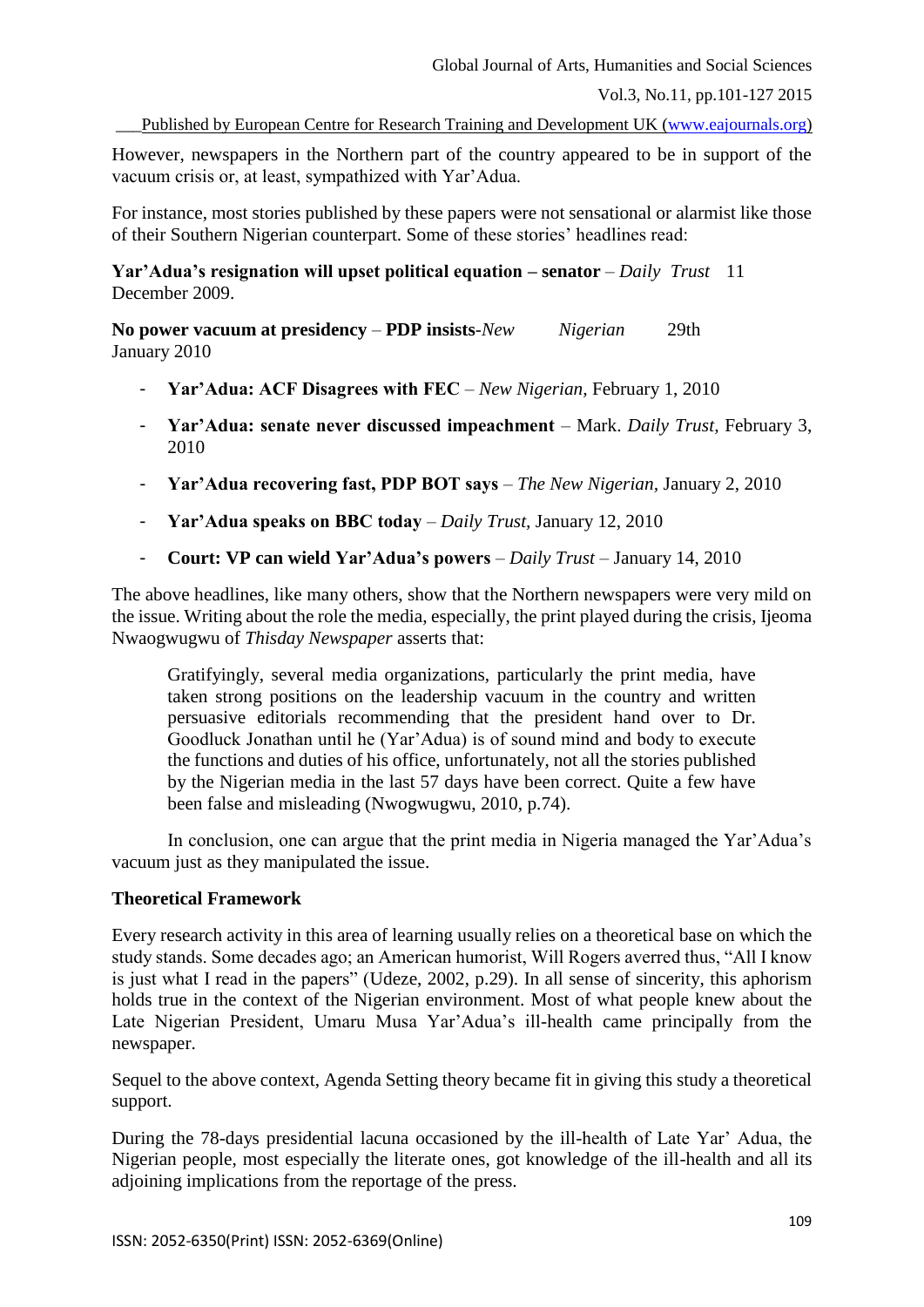Published by European Centre for Research Training and Development UK [\(www.eajournals.org\)](http://www.eajournals.org/)

According to Graber (1990,p.74), proponents of this theory, Maxwell E. McCombs and Donald L. Shaw, strongly believe that;

> *Not only do they learn factual information about Public affairs and what is happening in the world, they also learn how much importance to attach to an issue or topic from the emphasis placed on it by the mass media*. Graber (1990,p.74).

In their essay, McCombs and Shaw describe how and to what extent the topics selected by news reporters for presentation by the mass media become the issues the public regards as important. Their findings have been confirmed by numerous other studies demonstrating that issues featured by the media become correspondingly important to the public. By contrast, issues receiving little media coverage are unlikely to arouse public concern or to engender any action. This is the advocacy of the Agenda Settings theorists.

Between November 23, 2009 and February 9, 2010, the Nigerian newspapers played an important role in setting the agenda for the people. The national assembly, federal executive council, the judiciary, pressure groups, civil society and the international community were all directed into the absence of Yar' Adua from his presidential seat. The importance placed on Yar' Adua's ill-health and consequent constitutional logjam then was a product of the angle the newspapers gave to it. This explains why Sandman et al. (1976, p.19) opined that:

The editorial decision that a particular event is not News is a self fulfilling judgment. If the mass media ignore it, then it cannot be news. Conversely, any event given major play in the mass media become, by definition, a major event. In this sense, even when the media do not tell us what to think, they tell us what to think about.

Similarly, McComb and Shaw (1972, p.28) believe that the mass media have the ability to transfer the salience of items on their news agenda to the public agenda. They also opined that people look to news professionals for cues on where to focus attention, so, that is, "we judge as important what the media judge as important" McCombs and Shaw (p.176).

The notion of agenda setting of the mass media is traceable to Lipmann who suggested that the media act as a mediator between "the world outside and the pictures in our heads," Lippmann (1922,p.3).

However, Cohen (1963,p.13), averred that the press may not be successful most of the time in telling people what to think, but it is stunningly successful in telling its readers what to think about.

In supporting the idea of Cohen, Defleur and Bill-Rockeach (1978,p.218) noted that "the mass media still play a major role in the social learning process, and have influence on how individuals acquire news, ideas, attitudes and change orientation in society."

The Nigerian newspapers is believed to have agenda for the Nigerian readers with their reportage of late President Yar' Adua's treatment sojourn in Saudi Arabia for 78 days. Accordingly, Edeani (1990,p.18) averred that: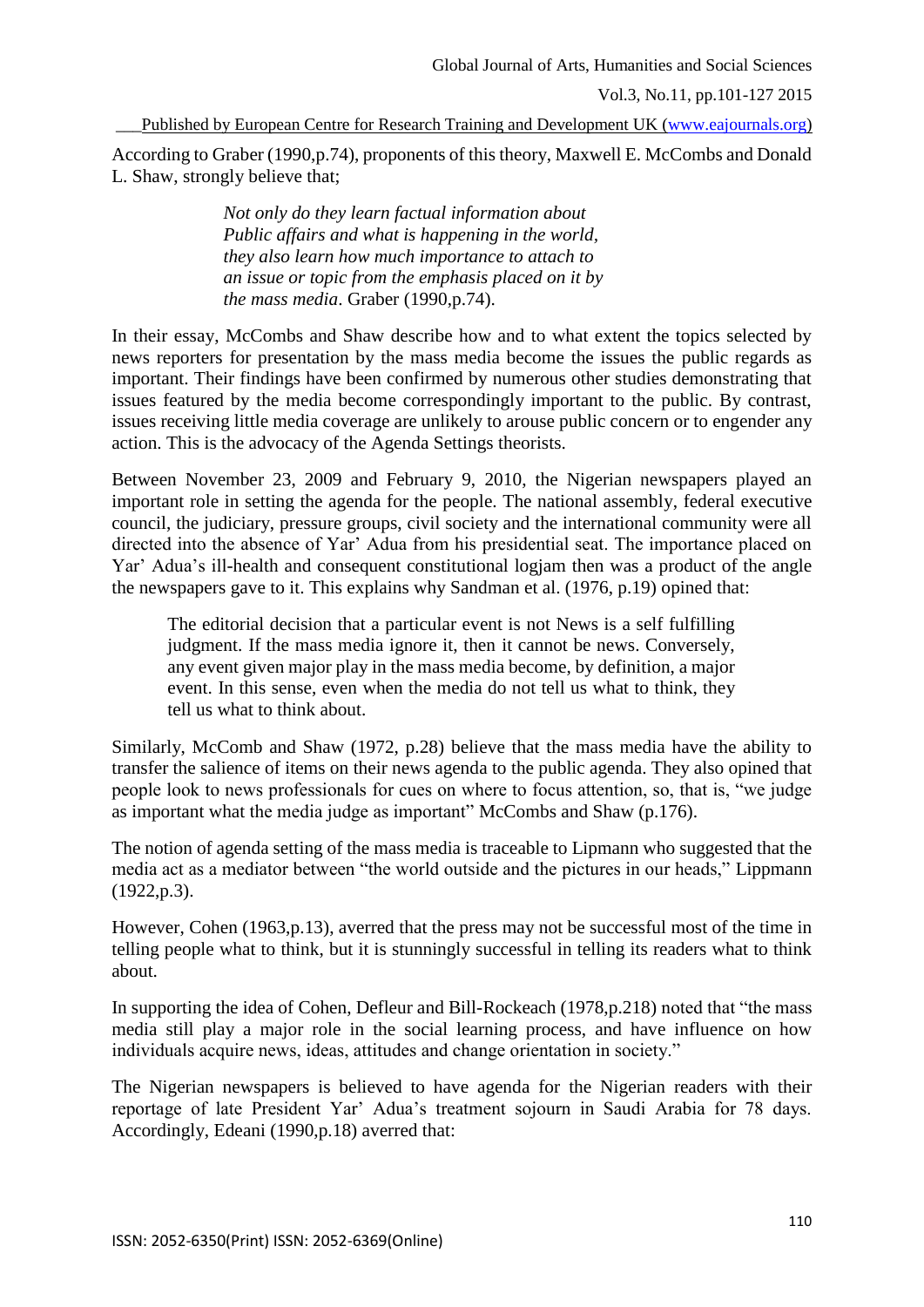Published by European Centre for Research Training and Development UK [\(www.eajournals.org\)](http://www.eajournals.org/)

The mass media have the ability to create and nurture vivid images of events in people's mind through the amount and style of coverage they give to the events. Events that are important in themselves are often easy to distinguish from others in terms of the prominence given to them by the mass media and the frequency with which accounts of those events are presented to the mass media audience.

This exposition on Agenda Setting Theory above, clearly gives the complete picture of how the theory is relatively supportive of the problem being investigated in this social study. This theory became one of the bases upon which this research work stands (Ragas and Tran 2013).

This theory also explains three out of the four hypotheses raised in this study. In hypothesis one, the researchers sought to find out whether Nigerian newspapers gave prominence to the 78 days presidential vacuum crisis. This theory explains the fact that agenda cannot be set if the papers did not give the vacuum crisis prominence in their reports. In fact, it can be concluded that through constant repetition and projection of an issue, agenda are set. Close to this, is the fact that the frequency with which an issue is reported can determine whether agenda will be set or not. Therefore, the last hypothesis in this study which has to do with frequency of coverage is better explained by the agenda setting theory. It is equally possible that the volume of a particular coverage can determine whether agenda will be set or not. For agenda to be set, theoretically, the issue must be covered adequately.

Another theory that can explain how the Nigerian press covered the crisis is the social responsibility theory.

## **The Social Responsibility Theory**

The universal demand for a socially responsible press is a direct result of the strong belief that sentiments, bias, deliberate distortion of facts or genuine errors of misinformation could threaten the guaranteed sovereignty, peace, security and progressive development of a nation (Ngwu, 1996,p.11). This perceived threat may not be limited to the nation's social fabrics alone. It could even affect, to a large extent, the nation's information dissemination system. That could be why, in its social responsibility theory, the *Hutchins Commission* of 1947 states that every responsible press devotes itself to the service of public interest.

In view of the above, it is right to argue that the Nigerian press should be socially responsible to the Nigerian publics, particularly as it pertains to its reportage of the 78 days presidential power vacuum crisis in Aso Rock Villa. This is because these mass media are obliged, to inform, educate, and protect the general public's interest at all times, especially on topical matters which affect their social fabric, hence their accountability to the general public.

Based on the above scenario, therefore, this study was, also, guided by the press Theory of Social Responsibility. The second hypothesis which deals with the direction of coverage can be better understood from the angle that it is the responsibility of the media institution to take a direction that is in conformity with the ethics of journalism. One expects that all journalists should take positive direction in their coverage of the Yar Adua presidential vacuum crisis.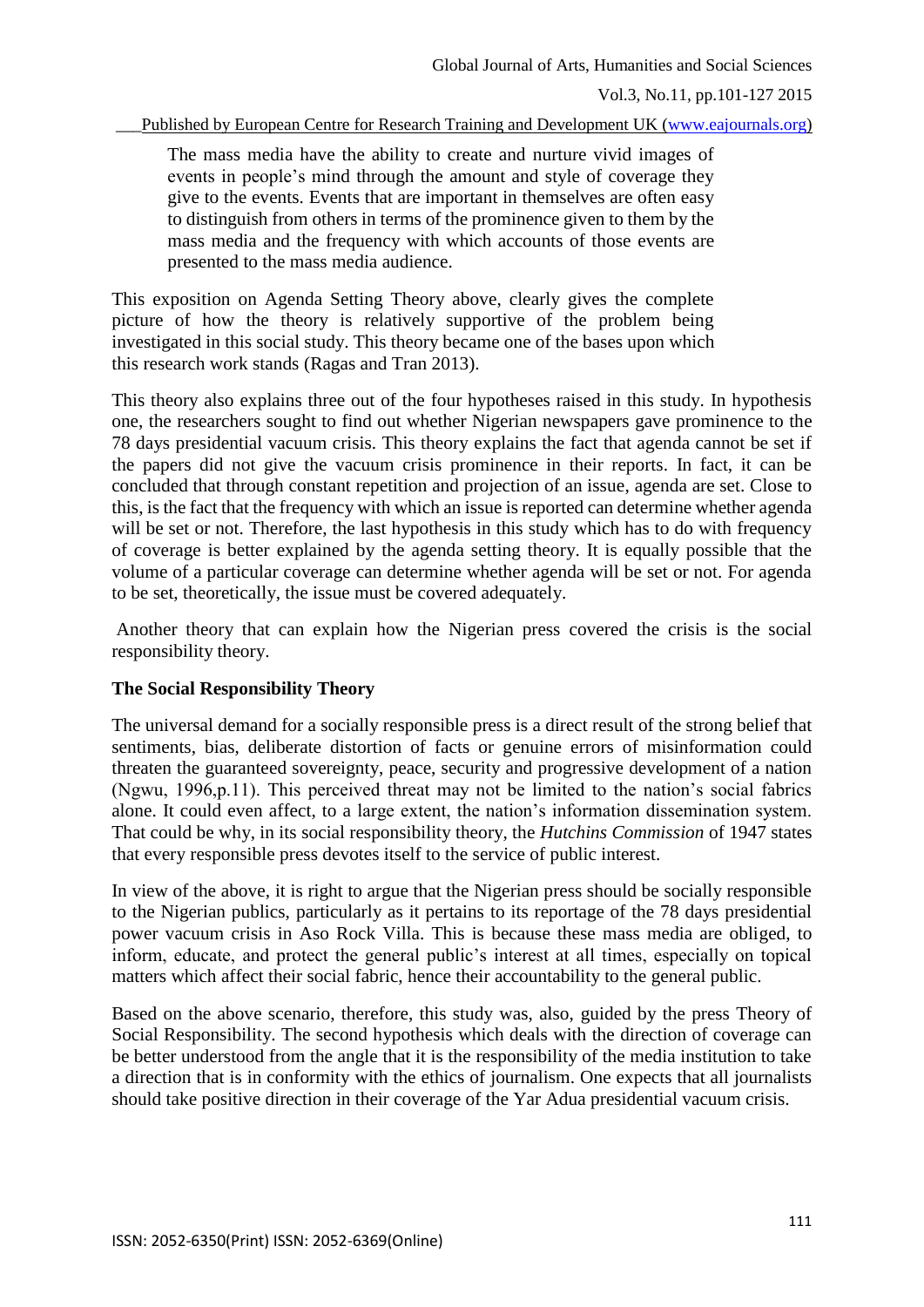#### Published by European Centre for Research Training and Development UK [\(www.eajournals.org\)](http://www.eajournals.org/)

## **RESEARCH METHOD**

The essence of this study was to analyse existing contents of data as it related to this research work. Putting the study in its appropriate context, content analysis research method was adjudged to be the most suitable and appropriate research method when studying the quantitative description of existing content material in communication.

Content analysis, according to Monette, Sullivan and Dejong (1998, p. 201) is a "method of transforming the symbolic content of a document, such as words or other images, from a qualitative, unsystematic form into a quantitative, systematic form". Walizer & Wiener (1978), as cited in Ogbuoshi (2006, p.45), opined that content analysis is any systematic procedure designed to examine the content of recorded information. In relation to the idea of Ogbuoshi and Berelson, Scott (1985, p.17), sees content analysis as a study based on secondary data. Here, the data are derivable from newspapers, magazines, journals, books and other printed matter.

## **Population of the Study**

The population of the study encompasses all the newspapers published in Nigeria within this study period (83 newspapers) (www.wikipedia.com). However, the researchers purposively selected four dailies of *The Guardian, New Nigerian, Daily Trust* and *Thisday* newspapers. *Daily Trust a*nd *New Nigerian* newspapers which are published in the North were selected to represent the Northern voice while *Thisday* and *The Guardian* newspapers represented the Southern voice. The study covered between November 23, 2009 and February 9, 2010. The import of the above revealed that each selected daily had 78 editions within the period under study. The summations of all the published editions are as follows.

| Daily Trust Newspaper  | 78 editions   |
|------------------------|---------------|
| Total                  | 312 editions. |
| The Guardian Newspaper | 78 editions   |
| New Nigerian Newspaper | 78 editions   |
| Thisday Newspaper      | 78 editions   |

The statistics above shows that the total population for the study is 312 editions of all the publications of the four purposively selected newspapers.

The rationale for the selection of these four national dailies are:

- 1. They represent the voices of both the North and the South of Nigeria.
- 2. They are daily tabloids in size, but broadsheets in content
- 3. They are inclusive of weekend publications
- 4. They have wide readership
- 5. The corporate reputations of the newspapers are high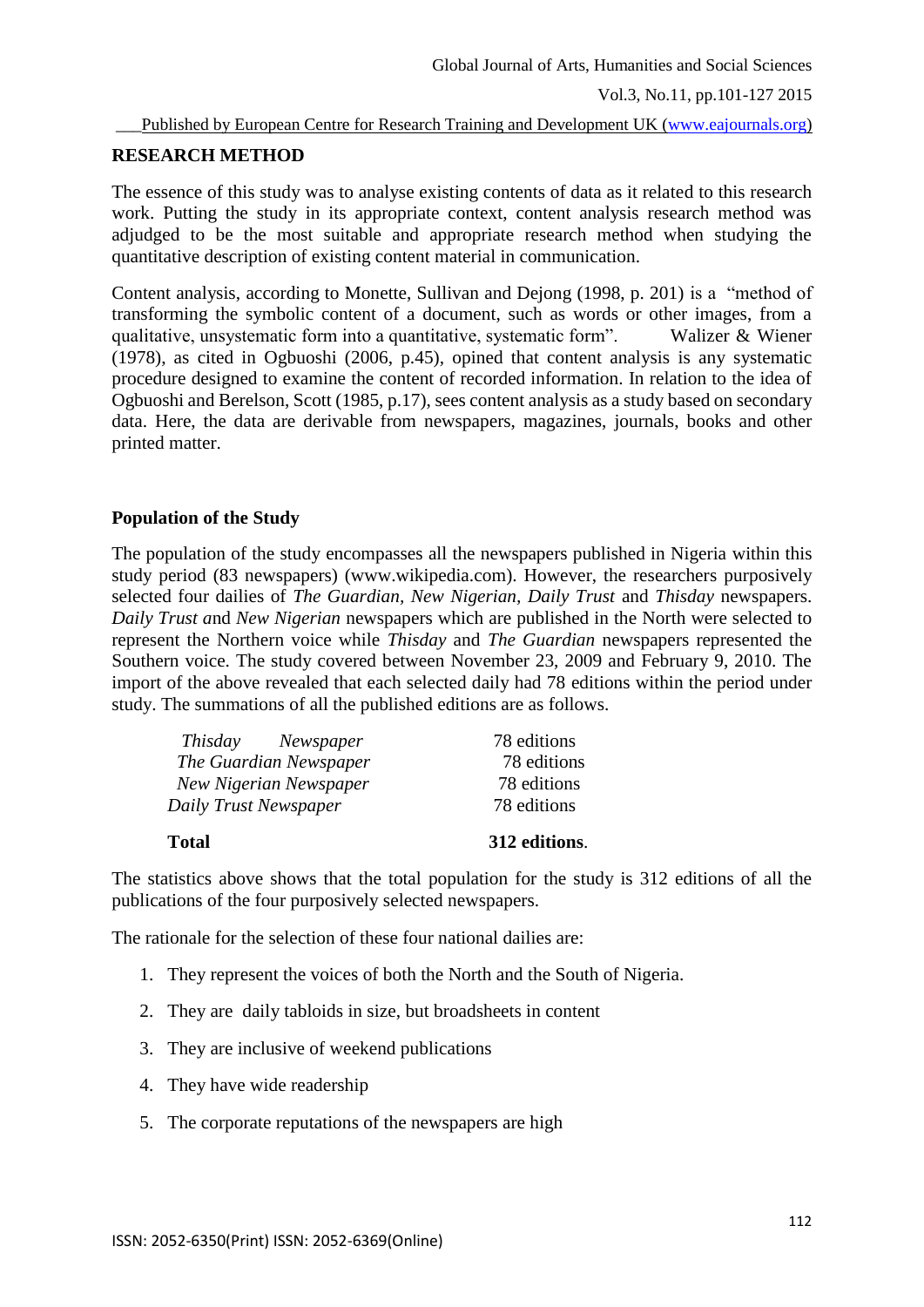# **Determination of Sample Size**

For the sake of statistical convenience as it concerns the management of complex data in manifest content form, the researchers took a representative sample out of the population of 312 editions of the four selected newspapers. The essence was to take a sample size that was analyzable within the purview and context of this research.

Consequent upon this premise, the researchers aligned themselves with Nwanna's (1998, p.44), stipulation of 40% for few hundreds in sample size determination (percentage formula).

 $n = 312 \times 40 = 124.8$  100  $n = 124.$ 

The 0.8 left over is within the tolerable error margin (0.8 sampling error) since approximation into 125 cannot be divisible by the 4 newspapers selected. Therefore, the sample size is 124

# **Sampling Techniques**

Systematic random sampling method was used as the sampling procedure in order to select a true representative sample of the editions of the newspapers studied.

Firstly, the researchers numbered the days (24th November, 2009 to 8th February, 2010) and grouped them into 11 weeks.

# **November**

| 23   | (24)          | 25             | 26   | (27)           | (28)           | 29   | week 1  |
|------|---------------|----------------|------|----------------|----------------|------|---------|
| (30) |               | $\overline{2}$ | (3)  | $\overline{4}$ | (5)            | 6    | week 2  |
| 7    | 8             | (9)            | 10   | (11)           | (12)           | 13   | week 3  |
| 14   | (15)          | 16             | (17) | (18)           | 19             | 20   | week 4  |
| 21   | 22            | (23)           | 24   | (25)           | 26             | 27   | week 5  |
| 28   | 29            | (30)           | 31   |                | $\overline{2}$ | (3)  | week 6  |
| (4)  | 5             | (6)            | 7    | (8)            | 9              | (10) | week 7  |
| 11   | 12            | 13             | (14) | (15)           | 16             | (17) | week 8  |
| 18   | 19            | (20)           | (21) | 22             | 23             | (24) | week 9  |
| 25   | 26            | (27)           | 28   | (29)           | 30             | 31   | week 10 |
|      | $\mathbf{2})$ | 3              | (4)  | 5              | (6)            |      | week 11 |

The researchers subjected the 78 days into 11 constructed weeks so as to pick 3 days publications to represent each week. But the need to take out 31 issues for each daily to match the 124 sampled editions made the researchers to number the weeks into 11, and 2 weeks were randomly selected for 2 editions' representation, while the other 9 weeks produced 3 editions each, totalling 31. This was done in order to give all the weeks an equal chance of being selected.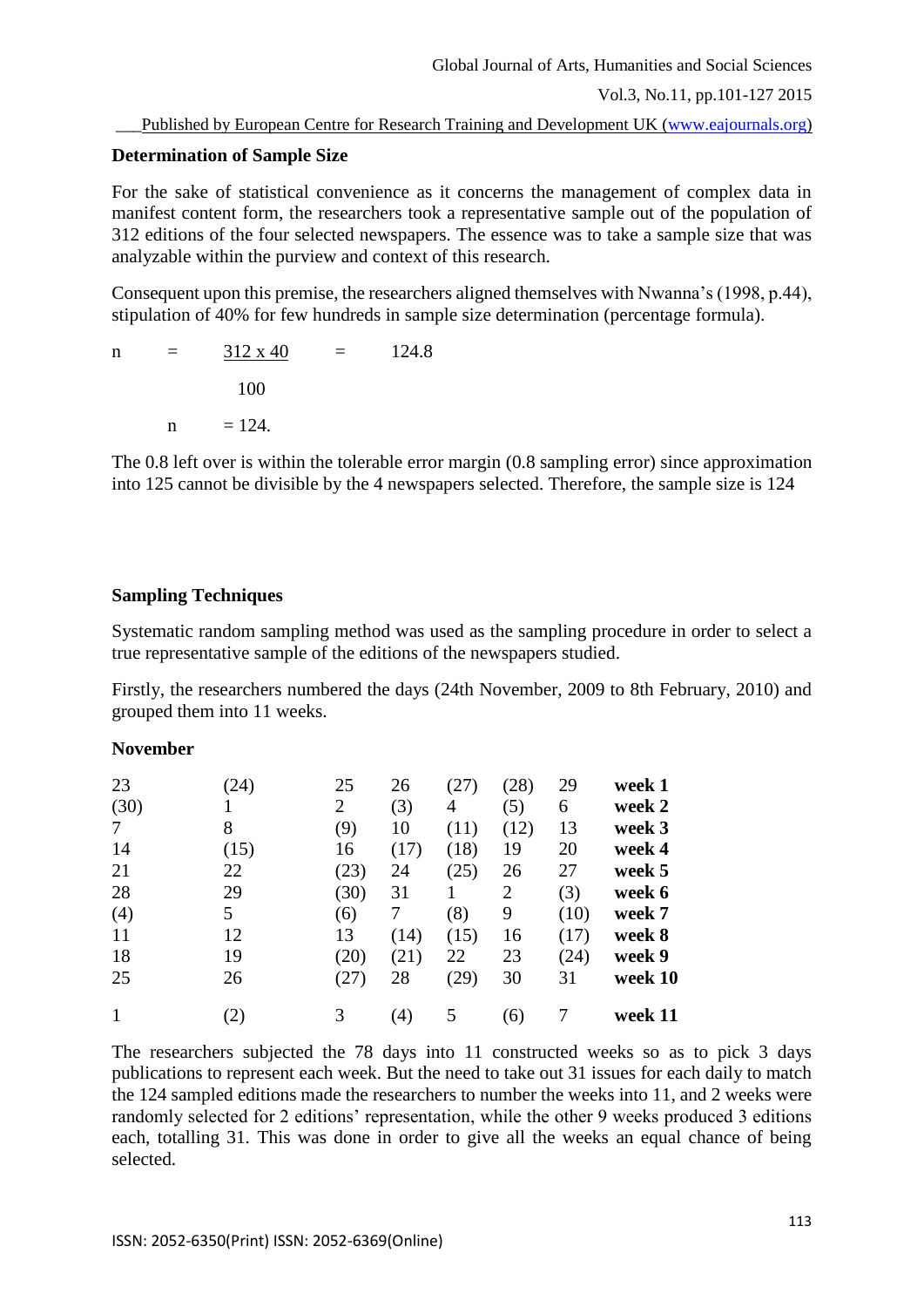Vol.3, No.11, pp.101-127 2015

Published by European Centre for Research Training and Development UK [\(www.eajournals.org\)](http://www.eajournals.org/)

At the randomization of the weeks, weeks 5 and 10 produced only 2 day's publications, while the other weeks produced 3 day's editions each.

In week 5 and 10, Monday to Sunday were written down and 2 days were randomly selected to represent the week's edition each and in other weeks, 3 days each, were randomly selected.

The overall randomized sample is presented below.

| <b>November, 2009:</b> | 24,       | 27, 28               |                |        |        |                      |         |  |
|------------------------|-----------|----------------------|----------------|--------|--------|----------------------|---------|--|
| <b>December, 2009:</b> |           |                      | 23, 25,        | and 30 |        | 3, 5, 9, 11, 12, 15, | 17, 18, |  |
| <b>January</b> , 2010: | 3,<br>18. | 4, 6, 8, 10, 14, 15, | 20, 21, 24, 27 |        | and 29 |                      |         |  |
| February, 2010:        |           | $\overline{4}$       | and $6$ .      |        |        |                      |         |  |

All this brought the number of days selected within the 78 – days absence of Late Yar' Adua from office to 31. The publications for these days multiplied by the 4 selected newspapers brought the statistics in tandem with the 124 sample representation selected.

## **Units of Analysis**

This is the smallest unit of a content analysis, but, also, one of the most important. "In written content, it might be a word or symbol, a theme, (a single assertion about one subject), or an entire article or story" (Wimmer & Dominick, 2011, p. 164). Units are wholes that analyze, distinguish and treat, as independent, variables (Krippendorff, 2004, p. 97). Krippendorff, further says that "the wholeness of a unit suggests that it is not further divided in the course of an analysis or at a particular stage of an analysis" (p. 97).

Berelson (1952, p.77), noted five major units of analysis when embarking on a study of this kind. They are: words, theme, character, time of publication, items and space. Also, Bruce (1989), cited in Babbie (2007, p.322), points out that units of analysis "might be words, themes, characters, paragraphs, items, (such as books or letters), concepts, semantics, or combinations of these."

Sequel to the position of Berelson and Babbie, the researchers focused their analysis in this study on **News, Editorials, News Features, Cartoons, and Opinion Articles.** Here, the entire contents of these units including headlines were used in relation to total newspaper content. The coding was done word for word. For cartoons, everything about them that relates to the subject matter was coded.

## **Content Categories**

In this study, the variables analysed were content categorized into the following:

|  |  | <b>Table 3.1: Content Categories and Units of Analysis</b> |
|--|--|------------------------------------------------------------|
|  |  |                                                            |

| <b>Items</b>     | <b>Description</b> | <b>Assigned Code</b> |
|------------------|--------------------|----------------------|
| <b>Newspaper</b> | The Guardian       |                      |
|                  | Thisday            |                      |
|                  | Daily Trust        |                      |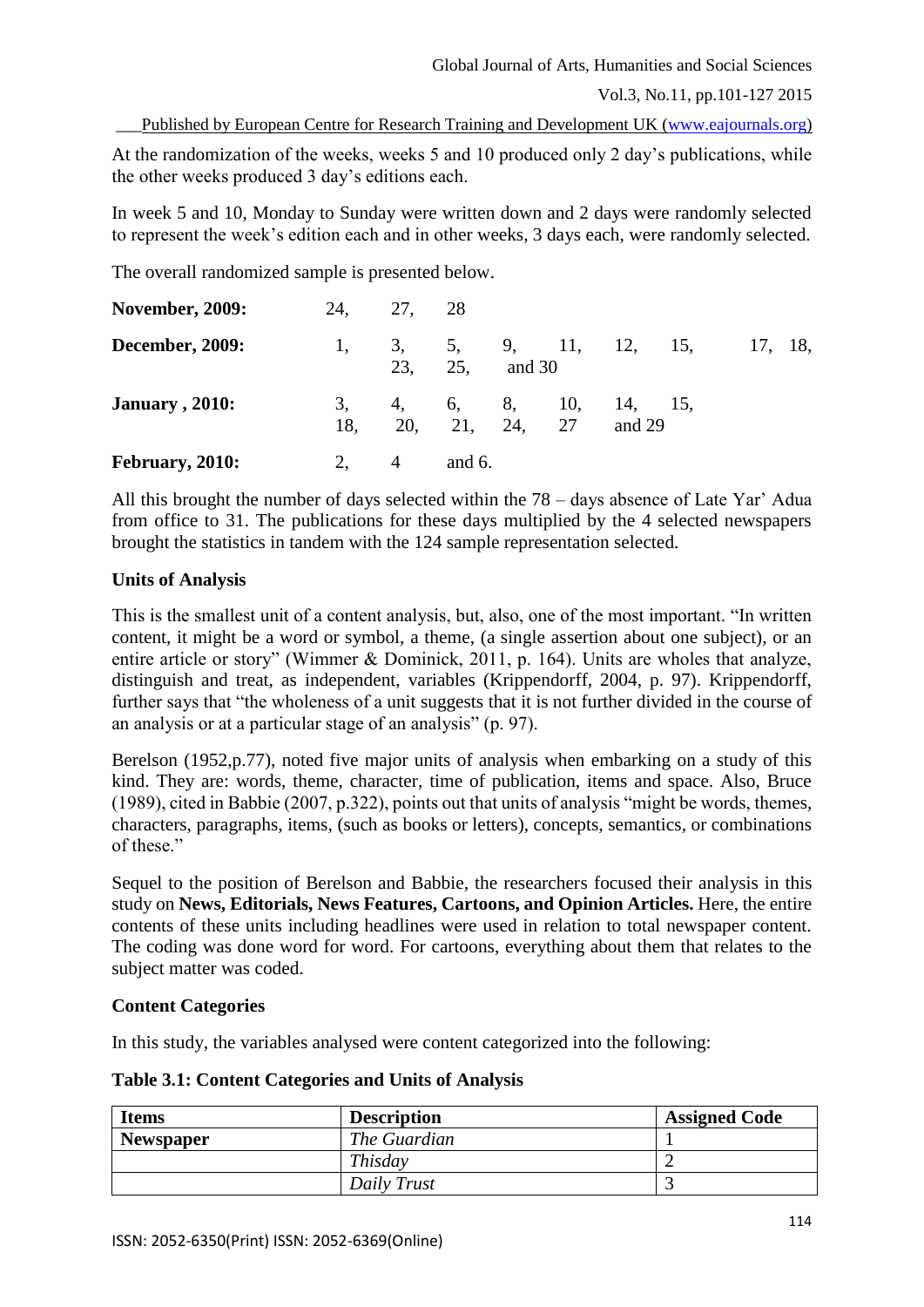Vol.3, No.11, pp.101-127 2015

| Published by European Centre for Research Training and Development UK (www.eajournals.org) |  |  |  |  |  |
|--------------------------------------------------------------------------------------------|--|--|--|--|--|
|                                                                                            |  |  |  |  |  |

|                   | New Nigerian                               | $\overline{4}$  |
|-------------------|--------------------------------------------|-----------------|
| <b>Months</b>     | November 2009                              | $\overline{5}$  |
|                   | December 2009                              | 6               |
|                   | January 2010                               | $\overline{7}$  |
|                   | February 2010                              | $\overline{8}$  |
| <b>Story Type</b> | <b>Straight News</b>                       | 9               |
|                   | Editorial                                  | 10              |
|                   | <b>News Feature</b>                        | 11              |
|                   | Cartoon                                    | $\overline{12}$ |
|                   | Opinion articles                           | 13              |
| <b>Placement</b>  | Front page (front page banner lead         | 14              |
|                   | stories=5 points, other front page         |                 |
|                   | stories = $4$ points                       |                 |
|                   | Back page (back page banner lead           | 15              |
|                   | stories= 3 points, other back page         |                 |
|                   | stories = $2$ points                       |                 |
|                   | Inside page (all inside page stories = $1$ | 16              |
|                   | <i>point</i> )                             |                 |
| <b>Direction</b>  | Positive                                   | 17              |
|                   | Negative                                   | 18              |
|                   | Neutral                                    | 19              |
| <b>Frequency</b>  | Week1                                      | 20              |
|                   | Week 2                                     | 21              |
|                   | Week 3                                     | $\overline{22}$ |
|                   | Week4                                      | 23              |
|                   | Week 5                                     | 24              |
|                   | Week 6                                     | 25              |
|                   | Week 7                                     | $\overline{26}$ |
|                   | Week 8                                     | $\overline{27}$ |
|                   | Week 9                                     | 28              |
|                   | Week 10                                    | 29              |
|                   | Week11                                     | $\overline{30}$ |
| <b>Volume</b>     | $0'' - 15''$                               | $\overline{31}$ |
|                   | $16" - 30"$                                | 32              |
|                   | 31" and above                              | $\overline{33}$ |
|                   |                                            |                 |

## **Measuring Instrument**

The code sheet was designed and used as the instrument for the collection of data in this study. The justification for the use of this instrument was that it is the best in the collection of manifest content of communication, in line with the demands of this study.

## **Intercoder Reliability**

The inter-coder reliability test was used to assess the degree to which the coders agreed. The higher the percentage of agreement between and among the coders, the more reliable the analyzed content becomes.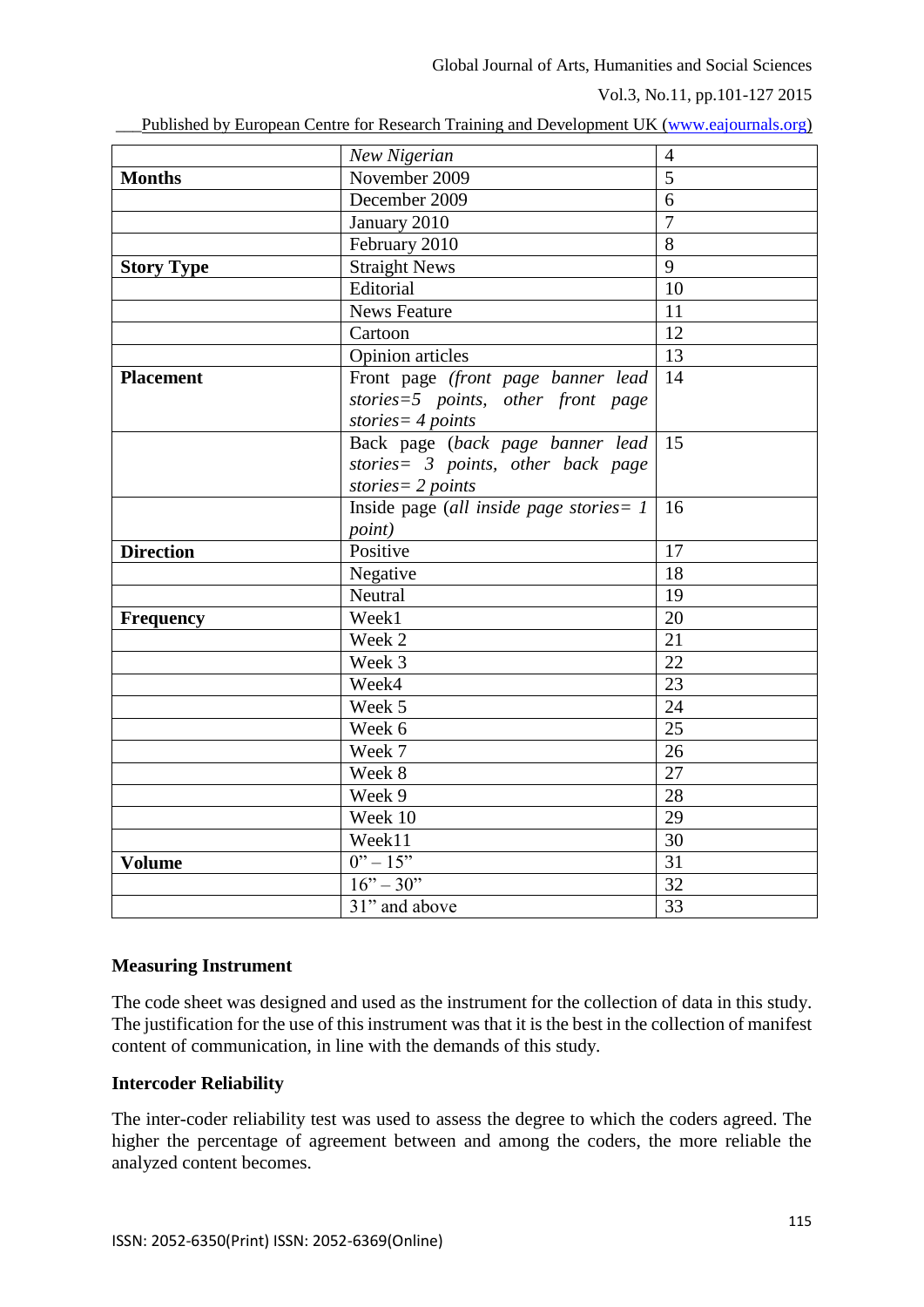Vol.3, No.11, pp.101-127 2015

Published by European Centre for Research Training and Development UK [\(www.eajournals.org\)](http://www.eajournals.org/)

The researchers engaged the services of 2 coders whom they trained for four weeks. Within these weeks, the coders were able to familiarise themselves with the study methodology, the objectives of the study, the code sheet and the coding instruction. Various results gotten during the training sessions were analysed and areas of disagreement studied and addressed.

Efforts were made to guard against agreement of coders by chance. In this regard, Scott's (1988, p.55), P1 index formula was adopted to scale the percentage of agreement between the 3 coders in this research work.

$$
Pi = \frac{\% \text{ of observed agreement} - \% \text{ of expected agreement}}
$$

1 - % of expected agreement

The justification for the Scott's pi index formula was to guard against the Holsti's formula that is frequently used by researchers, which eventually and always produces faulty agreement (by chance) between and among independent coders. The intercoder reliability test was attached as an appendix. Nominal Scale Measurement was, equally, used to denote content categories as **0**  and**1.** 

The intercoder- reliability test using Pi Index formula revealed thus:

# *Cummulative Average Pairwise Percentage of Agreement for all tables /*

## *AVG Percentage of Agreement = 94.75%*

The reliability test done at the end of the entire coding showed that there was 94.75 agreement among the three coders. This means that the coding error was just 6.6 percent. This, according to researchers (Creswell, 2002 and Wimmer and Dominick, 2011), is acceptable. Details of this calculation is attached as an appendix

## **Presentation of Content Data**

Here, data which form part of the content categories that reflected the four (4) research questions and hypotheses raised were analysed. They are presented in the tables and charts below according to the research questions.

## **Research Question 1: How was the 78 days presidential power vacuum covered by the selected newspapers in terms of prominence?**

## **Table 4.1 :Prominence (Placement)**

| <b>Newspapers</b>   | <b>Front page</b> | <b>Inside page</b> | <b>Back page</b> | <b>Total</b> | $\frac{6}{9}$ |
|---------------------|-------------------|--------------------|------------------|--------------|---------------|
| <b>The Guardian</b> | 131               | 75                 | 30               | 236          | 33.52%        |
| <b>Thisday</b>      | 105               | 49                 |                  | 166          | 23.58%        |
| <b>New Nigerian</b> | 71                | 38                 |                  | 112          | 15.91%        |
| <b>Daily Trust</b>  | 110               | 76                 | 4                | 190          | 26.99%        |
| <b>Total</b>        | 417               | 238                | 49               | 704          | 100%          |

*Source: Content Analysis 2012*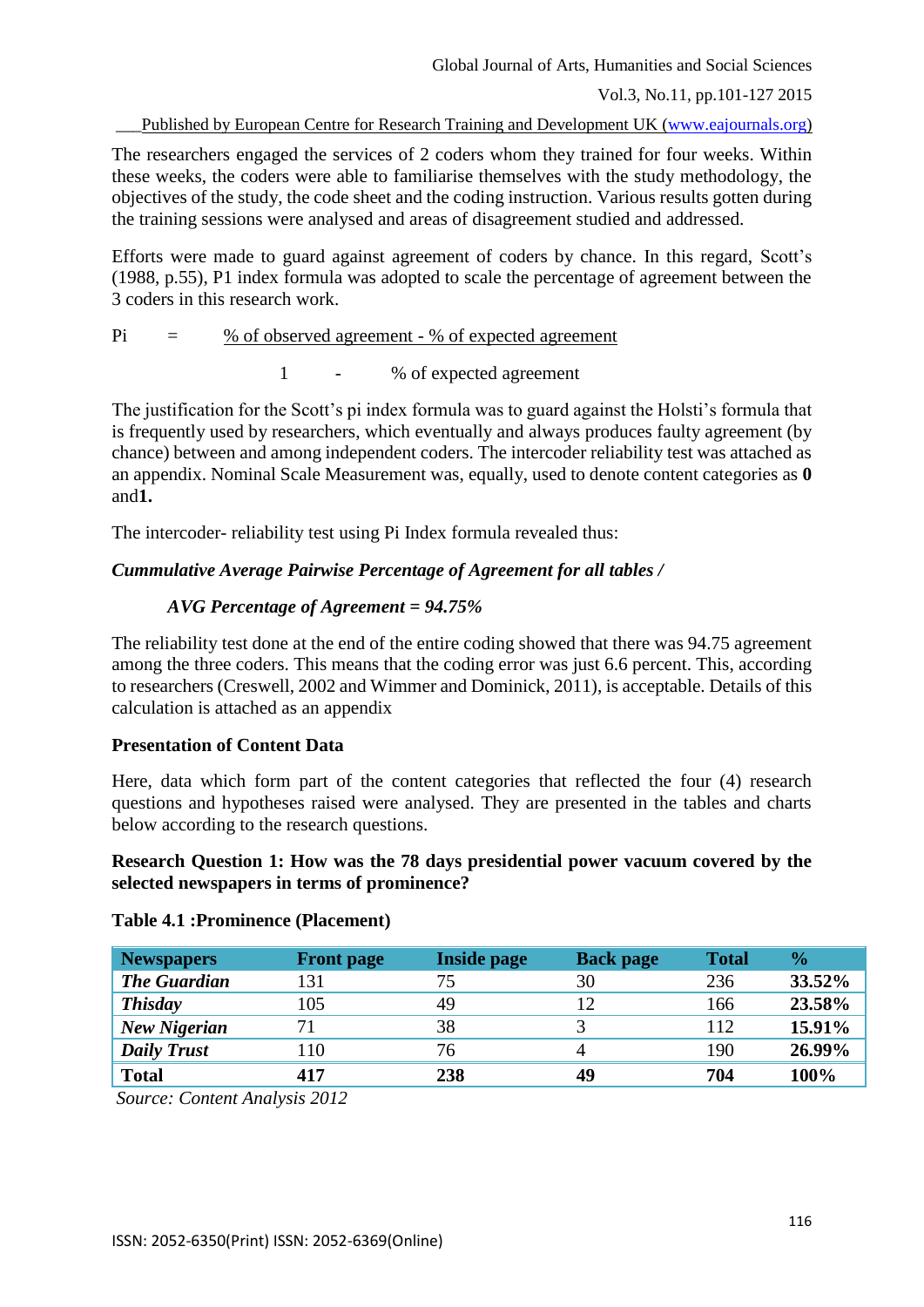Vol.3, No.11, pp.101-127 2015







The table and chart above show the degree of prominence given to the presidential power vacuum under late president Yar'Adua by the selected newspapers. From the table, all the editorial contents of the selected papers that were published on the front page, scored a total of 417 points; those published in the inside page scored 238 points, while items on the back page got 49 points. *The Guardian* Newspaper scored 131 points on the front page; *Thisday*  Newspaper got 105 points on the front page, *New Nigeria Newspaper* scored 71 points; while, *Daily Trust* scored 110 points on the front page. On the inside page, *The Guardian Newspaper* scored 75 points for all editorial contents on the issue under review; *Thisday Newspaper* scored 49 points; *New Nigeria* scored 38 points; while Daily Trust scored 76 points. On the back page, *The Guardian* scored a total of 30 points for all the editorial contents published on the presidential power vacuum; *Thisday Newspaper* scored 12 points; *New Nigeria* scored 3 and Daily Trust scored 4 points.

## **Research Question 2: What direction of coverage did the selected newspapers take in the coverage of the 78 days presidential power vacuum crisis?**

| <b>Newspapers</b>    | <b>Positive</b> | <b>Negative</b> | <b>Neutral</b> | <b>Total</b> | $\frac{0}{2}$ |
|----------------------|-----------------|-----------------|----------------|--------------|---------------|
| <b>The Guardian</b>  | 99              | 26              | 16             | 141          | 30.12         |
| <b>Thisday</b>       | 44              | 36              | 19             | 99           | 21.15         |
| <b>News Nigerian</b> | 12              | 43              |                | 63           | 13.46         |
| <b>Daily Trust</b>   | 90              | 49              | 26             | 165          | 35.26         |
| <b>Total</b>         | $245(52.35\%)$  | 154(32.91%)     | $69(14.74\%)$  | 468          | <b>100</b>    |

## **Table4.2: Direction of Coverage**

*Source: Content Analysis 2012*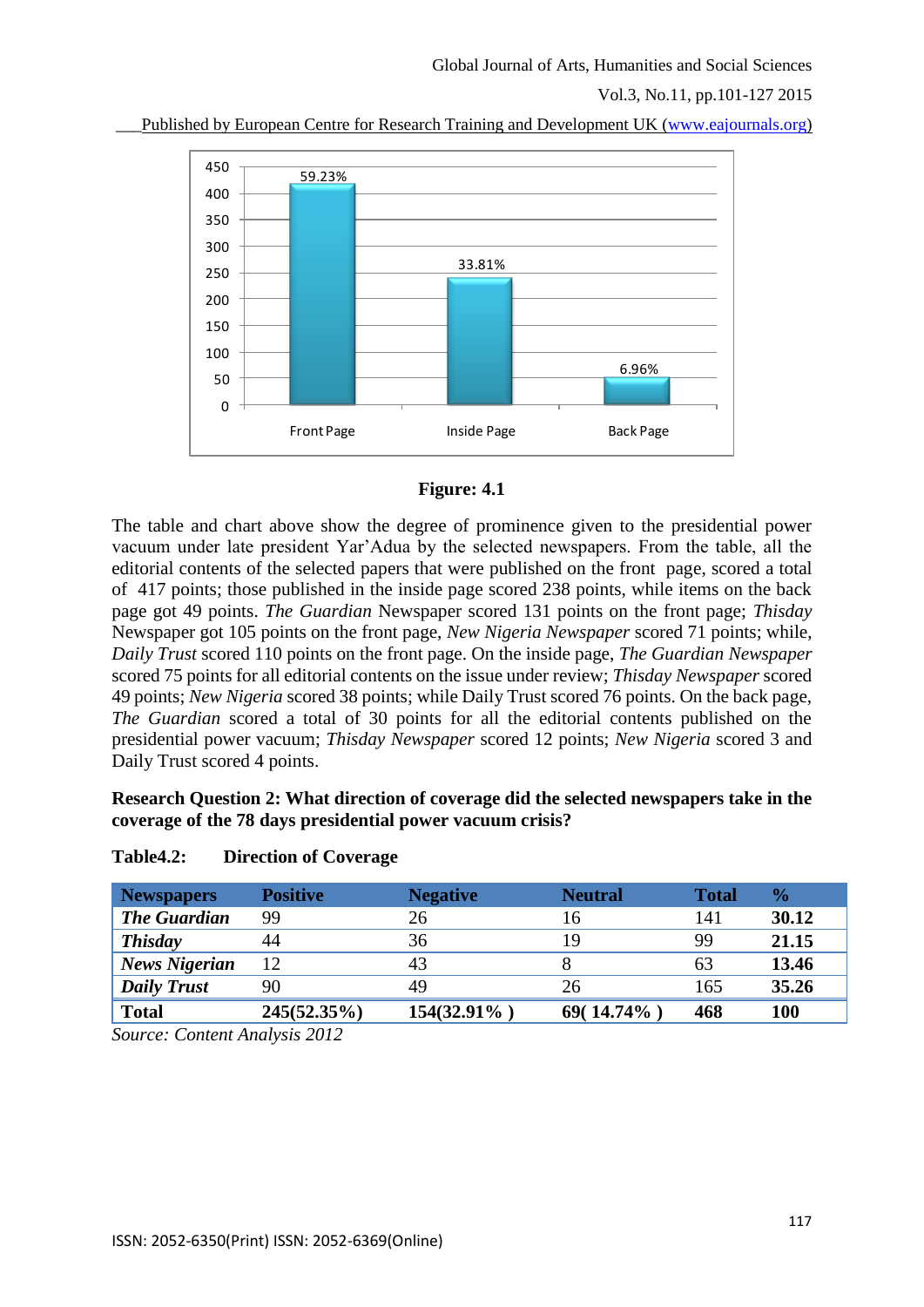Vol.3, No.11, pp.101-127 2015

Published by European Centre for Research Training and Development UK [\(www.eajournals.org\)](http://www.eajournals.org/)





The data in the table and chart above show the direction the selected newspapers took in their coverage of the power vacuum. A total of 242 reports published by the dailies were positive, 154 reports were negative, while 66 reports were neutral. The interpretation is that 242 reports were against the president's absence, 154 reports were in support of his absence, while 66 reports were neither for nor against the power vacuum

**Research Question 3:What volume of coverage did the 78 days presidential power vacuum receive from the selected newspaper?**

| <b>Newspapers</b>   | $0 - 15$      | 16-30         | $31+$       | <b>Total</b> | $\frac{1}{2}$ |
|---------------------|---------------|---------------|-------------|--------------|---------------|
| <b>The Guardian</b> |               | 18            | 115         | 141          | 30.13%        |
| <b>Thisday</b>      | 25            | 24            | 50          | 99           | 21.15%        |
| <b>New Nigerian</b> |               | 12            | 48          | 63           | 13.46%        |
| <b>Daily Trust</b>  | 37            | 42            | 86          | 165          | 35.26%        |
| <b>Total</b>        | $73(15.60\%)$ | $96(20.51\%)$ | 299(63.89%) | 468          | 100%          |

## **Table 4.3: Volume of Coverage (Adequacy)**

*Source: Content Analysis 2012*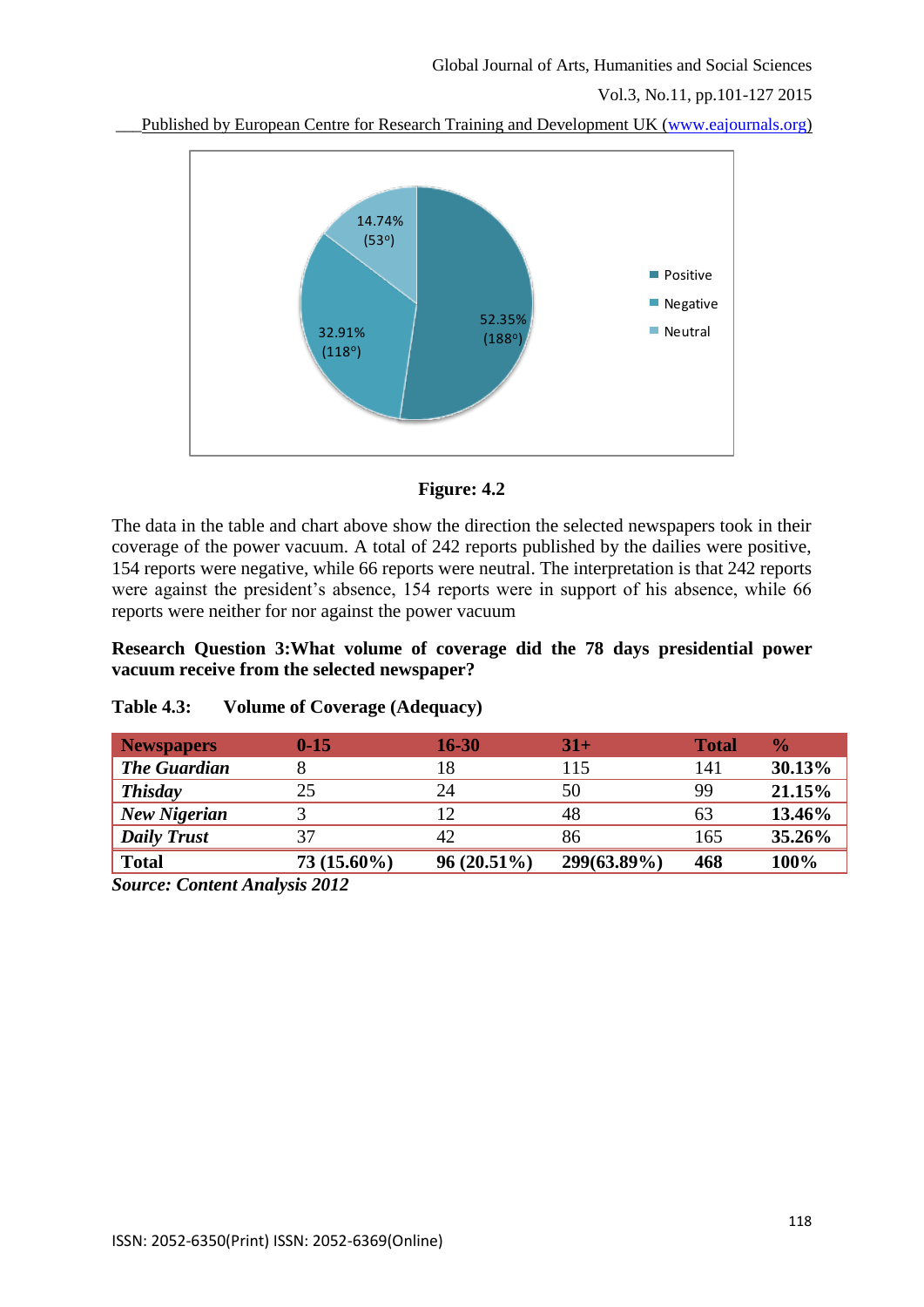Vol.3, No.11, pp.101-127 2015

Published by European Centre for Research Training and Development UK [\(www.eajournals.org\)](http://www.eajournals.org/)





The data in the table and chart above show the amount of space allotted to the presidential power vacuum in the selected newspapers. A total of 73 issues were published in spaces occupying between 0-15 inches; 93 issues were published in spaces between 16-30 inches; while those published in spaces occupying 31 inches and above were 295. This table also shows that 63.99 per cent of all the issues published occupied between 31 inches and above.

Research Question 4: **What frequency of coverage did the sampled newspaper give to the power vacuum under late Yar'Adua.**

| <b>Newspapers</b>                                                                                                                                                                                                                                                                                                 |                | Week Week | Week              |    |                |    |    |    |    |                |    |     |
|-------------------------------------------------------------------------------------------------------------------------------------------------------------------------------------------------------------------------------------------------------------------------------------------------------------------|----------------|-----------|-------------------|----|----------------|----|----|----|----|----------------|----|-----|
|                                                                                                                                                                                                                                                                                                                   |                |           |                   | 4  |                |    |    |    | 9  | 10             |    |     |
| <b>The Guardian</b>                                                                                                                                                                                                                                                                                               |                | 18        |                   | 7  | $\overline{4}$ | 8  | 23 | 19 | 26 |                | 13 | 141 |
| This Day                                                                                                                                                                                                                                                                                                          | 8              | 9         |                   |    | 3              | 6  | 10 | 9  | 13 | 8              |    | 99  |
| New Nigeria                                                                                                                                                                                                                                                                                                       | $\overline{2}$ | 10        | $\mathsf{\Omega}$ | 6  | 3              |    |    |    | 6  | $\overline{4}$ | 10 | 63  |
| <b>Daily Trust</b>                                                                                                                                                                                                                                                                                                | 7              | 22        | 26                | 10 | 11             |    | 14 | 20 | 21 | 10             | 15 | 165 |
| Total                                                                                                                                                                                                                                                                                                             | 22             | 59        | 50                | 34 | 21             | 25 | 54 | 55 | 66 | 33             | 49 | 468 |
| $\mathcal{C}$ and $\mathcal{C}$ and $\mathcal{C}$ and $\mathcal{C}$ and $\mathcal{C}$ and $\mathcal{C}$ and $\mathcal{C}$ and $\mathcal{C}$ and $\mathcal{C}$ and $\mathcal{C}$ and $\mathcal{C}$ and $\mathcal{C}$ and $\mathcal{C}$ and $\mathcal{C}$ and $\mathcal{C}$ and $\mathcal{C}$ and $\mathcal{C}$ and |                |           |                   |    |                |    |    |    |    |                |    |     |

### **Table 4.4:Frequency of Coverage**

*Source: content analysis 2012*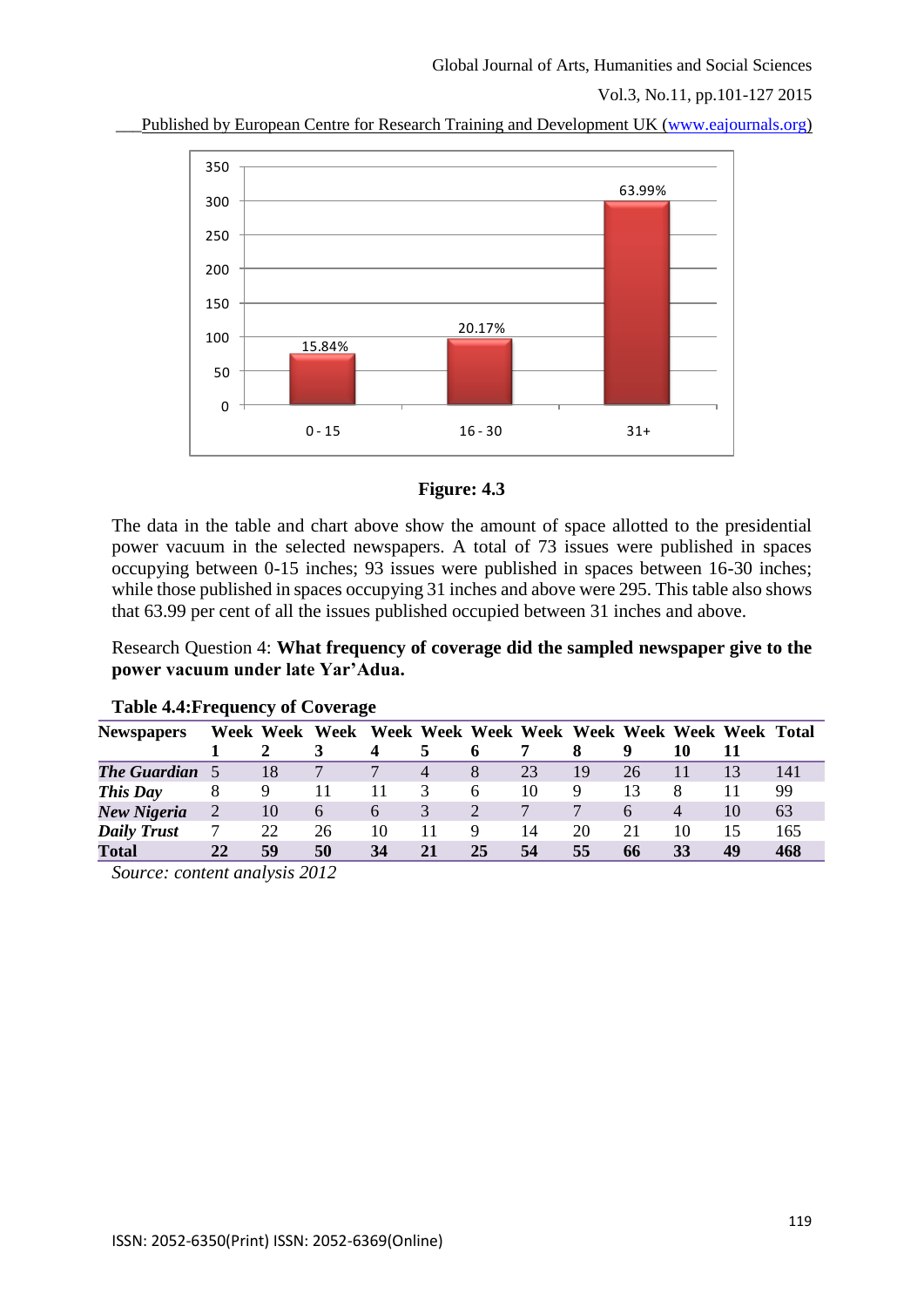Vol.3, No.11, pp.101-127 2015





## *Figure: 4.4*

In the table and chart above, 22 issues were published in the first week of the power vacuum; 59 in the second week; 50 in the third week; 35 issues in the fourth week; 17 issues in the fifth and sixth week. In the seventh week, 50 issues were published by the selected newspapers; the eighth week had 55 issues; week nine has 64 issues; week ten had 33 issues while the eleventh week had 49 issues

## **Discussion of Findings**

The discussion in this section is guided by the four research hypotheses raised in this study which were re-stated at the beginning of every test of the hypotheses. Each hypothesis was discussed based on the findings as obtained from the test of the hypothesis. These findings are linked to other similar studies and theories used in order to give the findings empirical backing.

In hypothesis one, the researchers sought to find out whether the presidential power controversy under late president Umaru Musa Yar Adua received prominence in Nigerian newspapers. After the hypothesis was subjected to an empirical test, using Chi-square formula, it received statistical support. This means that the alternate hypothesis was supported. The implication of this is that the presidential power vacuum controversy received prominence in the selected newspapers. From the analysis, the calculated valued (25.4163) was greater than the table value (12.592). Going by the statistical rule of Chi-square, it means that the alternate hypothesis (Hi) should be accepted and the null hypothesis (Ho) rejected.

Apart from this, the coded data which were presented in contingency Table 1 showed that issues published on the presidential power vacuum that came on the front page, scored a total of 417 points, those that came on the back page scored 49, while those published on the inside page had 238 points. Going by the benchmark set by the researchers, the number of issues published on the front and back pages (466) were enough to say that the issues received prominence.

The Findings is supported by the writings of the McComb and Shaw (1972 p.28). These scholars found in their studies that the media have the ability to transfer the salience of items on their news by placing them prominently. The work of Graber (1996 p.257), also, supports the outcome of the hypothesis test. Graber (1990 p.257), found that the prominence given to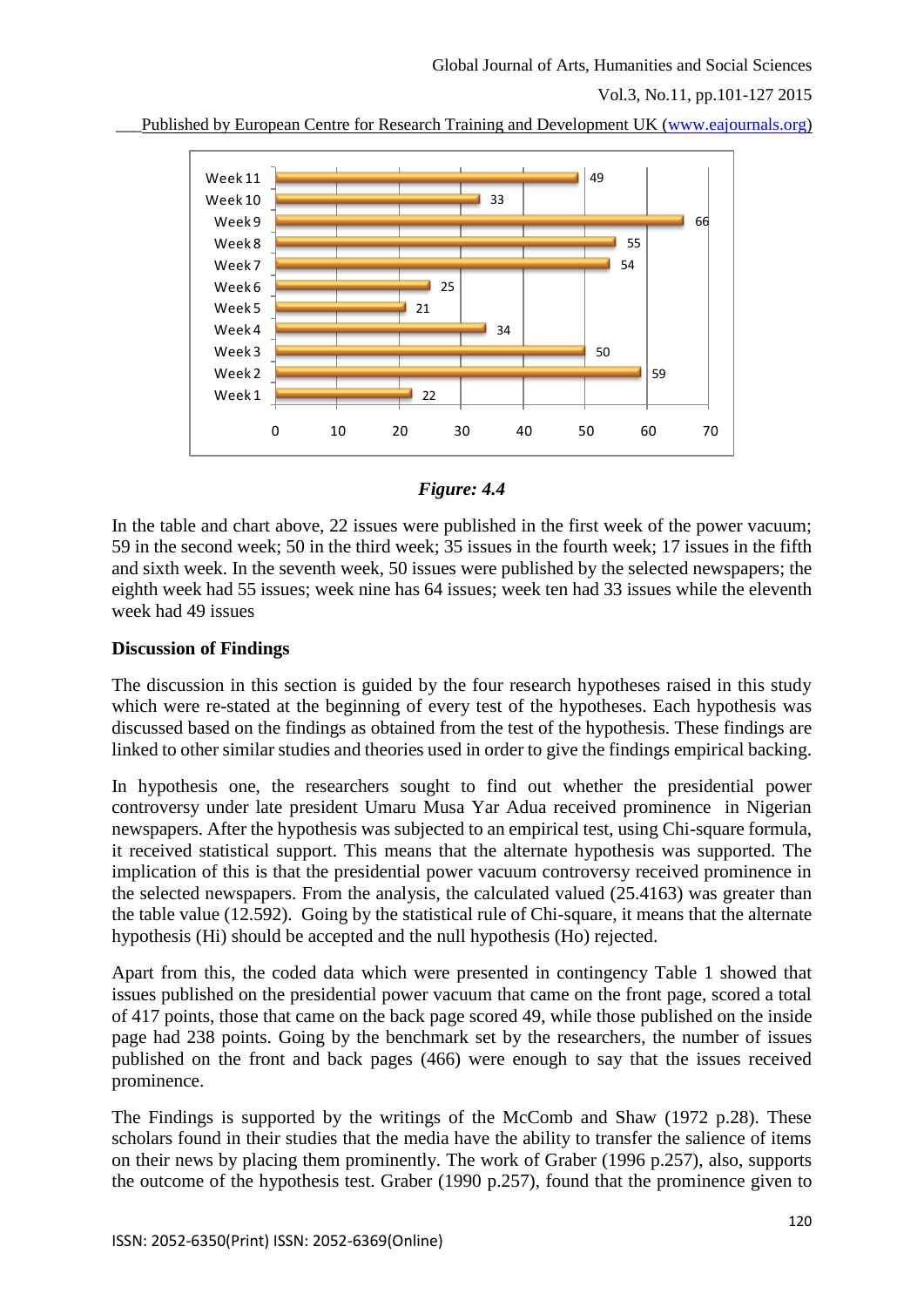Published by European Centre for Research Training and Development UK [\(www.eajournals.org\)](http://www.eajournals.org/)

the Watergate Scandal contributed to the political down fall of President Nixon of the United States in the early 70s. It was observed by Graber that the press "has a way of placing issues prominently to attract attention especially during national crisis." The work of Umeh (2010, p.11) equally supports this result. She found that newspaper usually lift issues above the market place of ideas when it comes to political crisis.

The Agenda Setting theory as put forward by McCombs and Donald in 1972, also, gives strong backing to this finding. The theory holds that an agenda can be set by placing an issue prominently (McCombs and Shaw, 1972, p.28).

In hypothesis two, the researchers tested whether the presidential power vacuum controversy under late President Yar'Adua took a positive direction in Nigerian newspapers. This was done by looking at the directions the coded issues took. At the end of the test, the alternate hypotheses (Hi) received statistical support, while the null hypotheses (Hi) did not. This means that the presidential power vacuum controversy took a positive direction in the selected papers.

Statistically speaking, the calculated value (59.812) was greater than the table value (12.592). This, therefore, means that the Hi received statistical support and hence is accepted. The data coded, also, showed that the issue took a positive, direction in the selected newspapers. From the Contingency Table 2, 245 published issues were positive as against 154 issues that were negative. 69 issues were neither against nor in support (neutral). Therefore, looking at these figures, one will readily see that more positive stories were published by the four selected newspapers on the issue. By positive, we mean that a majority of the published items were against the absence of the late president from office. Negative reports mean those supportive of the absence.

This finding is supported by the writing of Edeani (1990, p.18). According to him, the mass media have the ability to create and nurture vivid images of events in the people's minds through the direction they take. Edeani (1990, p.18), added that the press, most often than not, takes a positive direction in its reports.

The social responsibility function of the media calls for a well-behaved press. It is expected, going by the Social Responsibility theory of the press, that the media should remain socially responsible. The positive direction taken by the selected newspapers on the Yar'Adua issue showed that the papers were socially responsible during the period. By not aligning themselves with the propaganda of late Yar'Adua's kitchen cabinet shows how socially responsible they were.

Hypothesis three is on the volume of coverage given to the presidential power vacuum controversy under late president Yar'Adua. This hypothesis was tested specifically to find out whether the issue was adequately covered by Nigerian newspapers. The test revealed that the alternate hypothesis (Hi) received statistical support while the null hypothesis (Hi) did not receive any support. This means that the presidential power vacuum controversy was adequately covered by the selected newspapers.

The result gotten from the test of the hypothesis is supported by the findings of Umeh (2010, p.29). According to her, the Nigerian press will always give controversial issues adequate coverage. Bello (2010, p.30), equally found in his study that only controversial issues get enough space in Nigerian newspapers.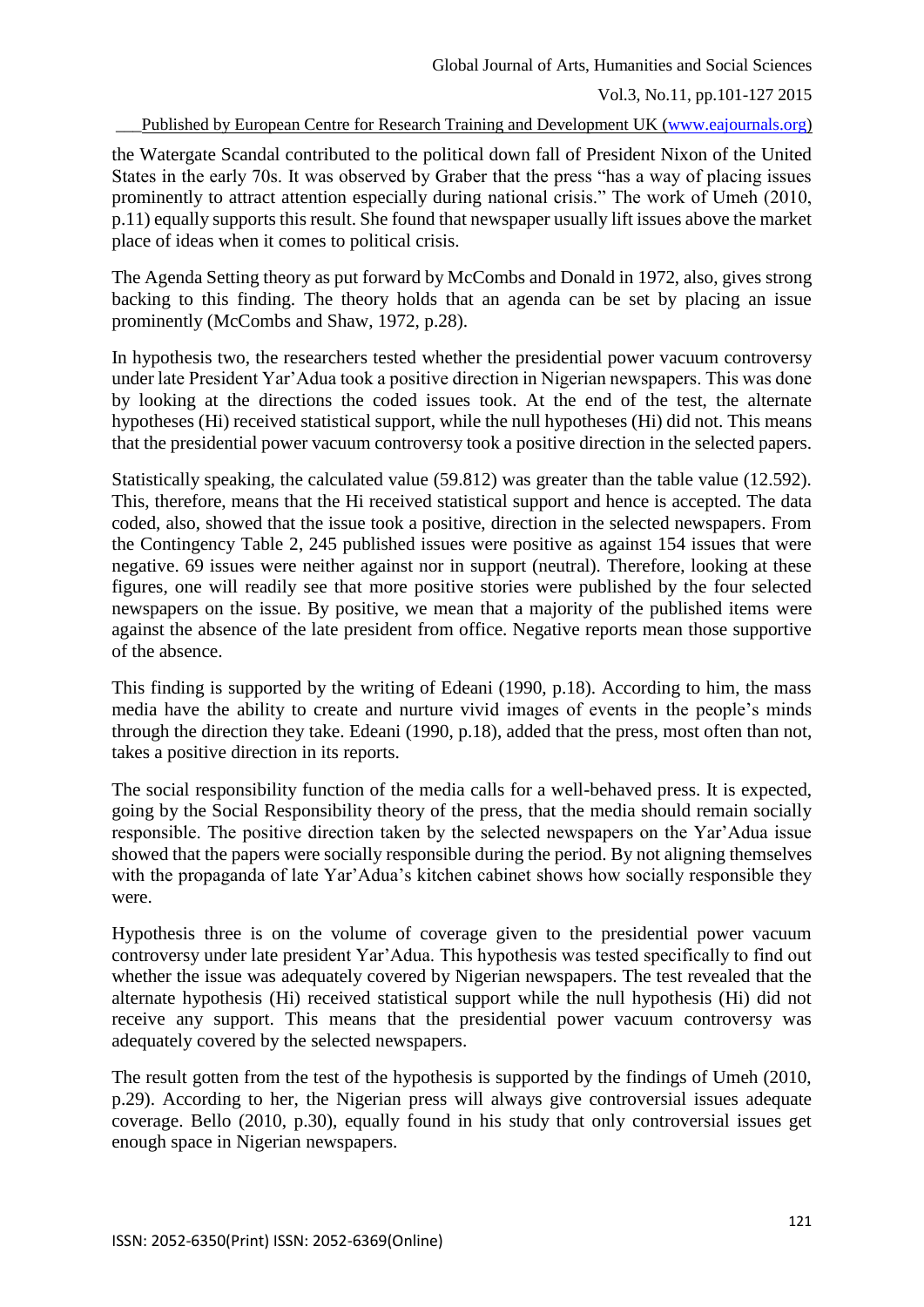Published by European Centre for Research Training and Development UK [\(www.eajournals.org\)](http://www.eajournals.org/)

In hypothesis four, the researchers sought to find out whether Nigerian newspapers frequently covered the 78 days presidential power vacuum. The test revealed that the selected papers frequently covered the 78days power vacuum.

In the test, the alternate hypothesis (Hi) was accepted while the null hypothesis (Ho) was rejected. This is, because the calculated value (**53.4793**) is greater than the table value (43.773). This finding is supported by the findings of Park (1993.p.11), who found that most newspapers' are frequently covered in order to increase sales. Umeh (2010, p.22), equally lend credence to the findings of park. According to her, the mass media, especially the print, frequently carry controversial reports in a bid to increase sales. Yakubu (2010, p. 34) in his study of Yar Adua's absence equally found that the press covered the issue more frequently.

## **Summary of Findings**

To empirically ascertain how Nigerian newspapers covered the 78 days presidential power vacuum controversy under late President Umaru Musa Yar'Adua, four (4) national dailies (*The Guardian, ThisDay, New Nigerian and Daily Trust Newspapers*) were content analysed. In doing this analysis, four research hypotheses were raised and tested using Chi-square statistical formula. After the test, all the hypotheses received statistical support.

The test revealed the following results:

- (1) The selected newspapers gave the 78 days presidential power vacuum controversy prominence in their coverage.
- (2) The selected dailies took a positive direction in their coverage of the 78 days power vacuum crisis under late President Yar'Adua
- (3) The 78 days presidential power vacuum crisis under late President Umaru Musa Yar'Adua was given much volume of coverage which can be taken to be in-depth.
- (4) Nigerian newspapers frequently covered the 78 days presidential power vacuum controversy.

# **CONCLUSION**

After a thorough analysis of the data, results gotten and literature reviewed, the researchers reached the following conclusions

That Nigerian newspapers gave prominence to controversial issues, especially when they have national implications. This is so, judging from the way the 78 days presidential power vacuum under Yar'Adua and other issues were covered.

The researchers, also, conclude that Nigerian newspapers took a positive posture in their coverage of the presidential power vacuum under late President Yar'Adua.

Again, the researchers conclude that the power vacuum controversy, like any other power vacuum in the world, was adequately covered by Nigerian newspapers.

It was finally concluded that Nigerian newspapers covered the presidential power vacuum crisis under late President Musa Yar'Adua more frequently.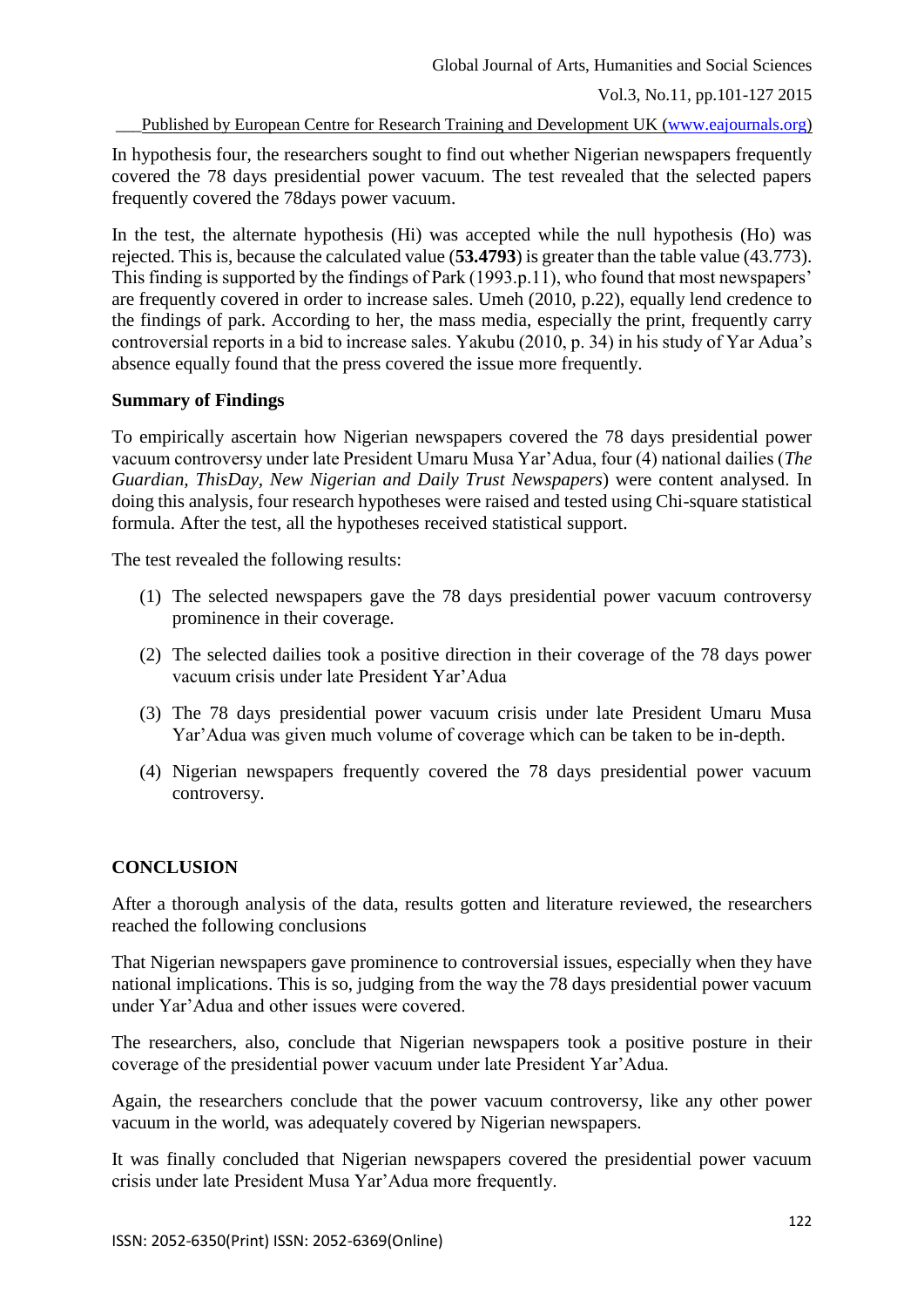Published by European Centre for Research Training and Development UK [\(www.eajournals.org\)](http://www.eajournals.org/)

### **RECOMMENDATIONS**

Following the analysis made, the literature reviewed, and the results gotten, some recommendations were made.

- 1. First, a wider study covering more dailies and magazines should be carried out by interested researchers. This will help to have a wider understanding of how the Nigerian press covered the presidential power vacuum issue under late Yar'Adua.
- 2. More so, ownership or geographical location of a print medium should not be seen to affect editorial contents.
- 3. Also, desirable is a comparative study of the Northern and Southern axis of the Nigerian newspapers coverage of the power vacuum crisis under late president Yar'Adua to see if there could be other salient points like the credibility score sheet of the newspapers of these geographical divides of Nigeria.
- 4. On the final analysis, we recommend that the mass media, especially, the print, should go beyond setting agenda to consolidating agenda. A whole lot of times, the mass media set agenda only for it to collapse because it was not consolidated. From past experiences, the media set agenda that do not stand the test of time, because they were not consolidated. In fact, if agenda are not consolidated, the public soon move away from the set agenda and this, most times leads to serious confusion.
- 5. In the light of recommendation 5 above, the researchers are proposing *Agenda Consolidation Hypothesis.* This hypothesis is saying that when agenda are set, they should be consolidated to avoid agenda collapse or lack of streamlining. Consolidation of agenda will effectively guide public opinion.

## **REFERENCES**

| Aliede, J. (2003). Mass media and politics in Nigeria: A historical and |                                                                  |  |                             | contemporary |  |
|-------------------------------------------------------------------------|------------------------------------------------------------------|--|-----------------------------|--------------|--|
|                                                                         | overview. In I.E Nwosu <i>Polimedia: Media &amp; politics in</i> |  | <i>Nigeria</i> (Ed). Enugu: |              |  |
|                                                                         | ACCE and prime targets limted.                                   |  |                             |              |  |
|                                                                         |                                                                  |  |                             |              |  |

- Anim, E. (2004). *Newspapers' coverage of president Obasanjo's decision to contest the 2003 presidential election.* (Unpublished Doctoral dissertation). University of Uyo.
- Babbie, E. (1979). The *practice of social research .*California*:* Wadsoworth Publishing Company Inc.
- Babbie, E. (2007). The *practice of social research .*California*:* Wadsoworth Publishing Company Inc.
- Baysha, O. and Hallahan, K. (2004). Media framing of the Ukrainian political crisis 2000-2001. *Journalism Studies*, 5 (2) pp. 233-246.
- Bello, A. (2010). Nigerian media and sick president Yar'Adua. What are the frames? In M.N Adamu (Ed.) *Political developments in Nigeria democratic Journey.* Kano: Mailafia Press.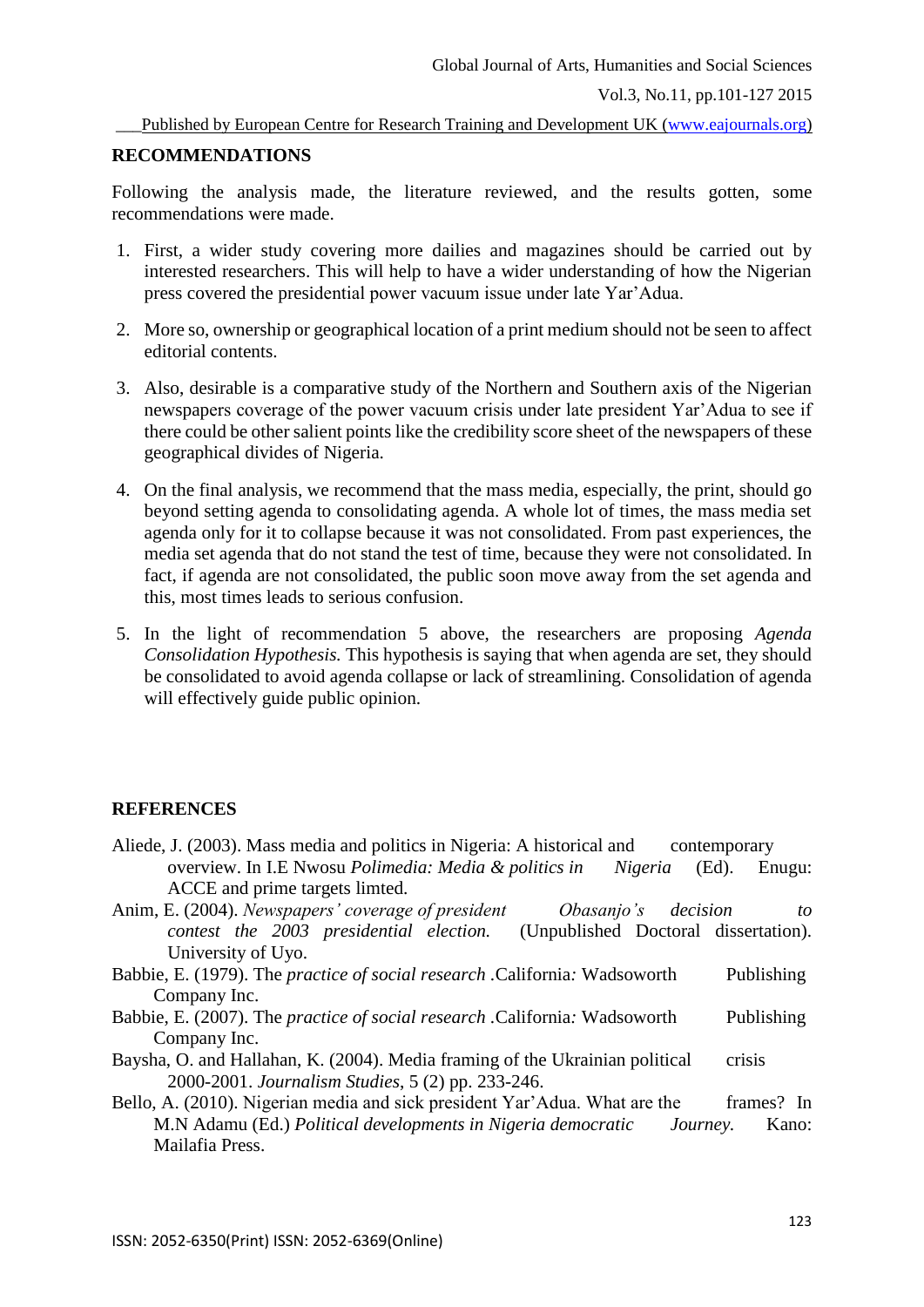Published by European Centre for Research Training and Development UK [\(www.eajournals.org\)](http://www.eajournals.org/)

- Berelson, B. (1952). *Content analysis in communication research*. New York: Free Press
- Bird,E.S. & Dardenne, R.W. (2009). Rethinking news and myth as storytelling. In K. Wahl-Jorgensen and T. Hanitzsch (Eds.) *The handbook of journalism studies.* New York: Routledge
- Chukwuemeka, E.M., and Obiora, C.A. (2012). He media, constitutional democracy and tenure elongation in Nigeria: The third term agenda. In *International Journal of Social Sciences Tomorrow.* 1(6) pp.1-7.
- Cohen, B.C. (1963.*) The Press and Foreign Policy.* Princeton. New Jersey: Princeton University Press.
- Creswell, J. (2002). *Educational research: Planning, conducting, and evaluating quantitative and qualitative research.* New Jersey: Pearson Education Inc
- DeFleur, M. L. & Ball R. S. (1978). *Theories of Mass Communication*. New York: David Mckay..
- Edeani, D.O. (1990). Impact of ownership of national newspaper coverage on a mass mobilization campaign. In *Nigerian Journal of Mass Communication* (1) 18 28.
- Ekeanyanwu, N.T. (2010). The Nigerian press coverage of political conflicts in a pluralistic society. *International Journal of Communication*. 1 (1) 64-91.
- Graber, D. (1990). *Media Power in Politics*. Washington: University of Illinois.
- Jasperson, A., Shan, D., Watts, M., Faber, R., and Fan, D. (1998). Framing and the public agenda: media effects on the importance of the Federal budget deficit. *Political Communication* (15) pp. 205-224.
- Jibo M., and Okoosi-Simbvire, A. (2003). The Nigerian Media: AN assessment of its role in achieving transparent and accountable government in the fourth republic*. Nordic Journal of African Studies*. 12 (3) 180-195.
- Jones, t. M., Aelst, P.V., & Vliegenthart, R. (2011). Foreign nation visibility in U.S. news coverage: A longitudinal analysis (1950-2006). *Communication Research*, 40(3) 417– 436
- Konkwo, E.J. (2003). Role of the mass media in mobilising the Nigerian masses for peaceful elections. In I.E. Nwosu's Polimedia: Media, and politics in Nigeria. Enugu: ACCE and Prime Targets Limited.
- Krippendorf, K. (2004). Reliability in content analysis. In *Human Communication Research*, 30 (3), pp. 411-433.
- Lee, S. & Park, H. (2011). Effects of message framing and anchoring on reaching public consensus on the Korea–U.S. FTA issue. *Sage Journal of Communication Research 40(2) 176–192.*
- Lippman, W. (1922). *Public Opinion*. New York: Harcourt Brace.
- McCombs, M. & Shaw, D. (1972). The agenda setting function of mass media. In *Public Opinion Quarterly* 36 (2). Pp.176 – 187.
- McQuail, D. (2010). *McQuail's mass communication theory* (6<sup>th</sup> ed.) London: Sage Publications Ltd.
- Monette, D., Sullivan, T., and Dejong, C. (1998). Applied social research: Tool for the human services. USA: Hot, Rinehart and Winston
- Moon, S. J. (2011). Attention, attitude, and behavior: Second-level agenda-setting effects as a mediator of media use and political participation. *Sage Journal of Communication Research 40(5) 698– 719*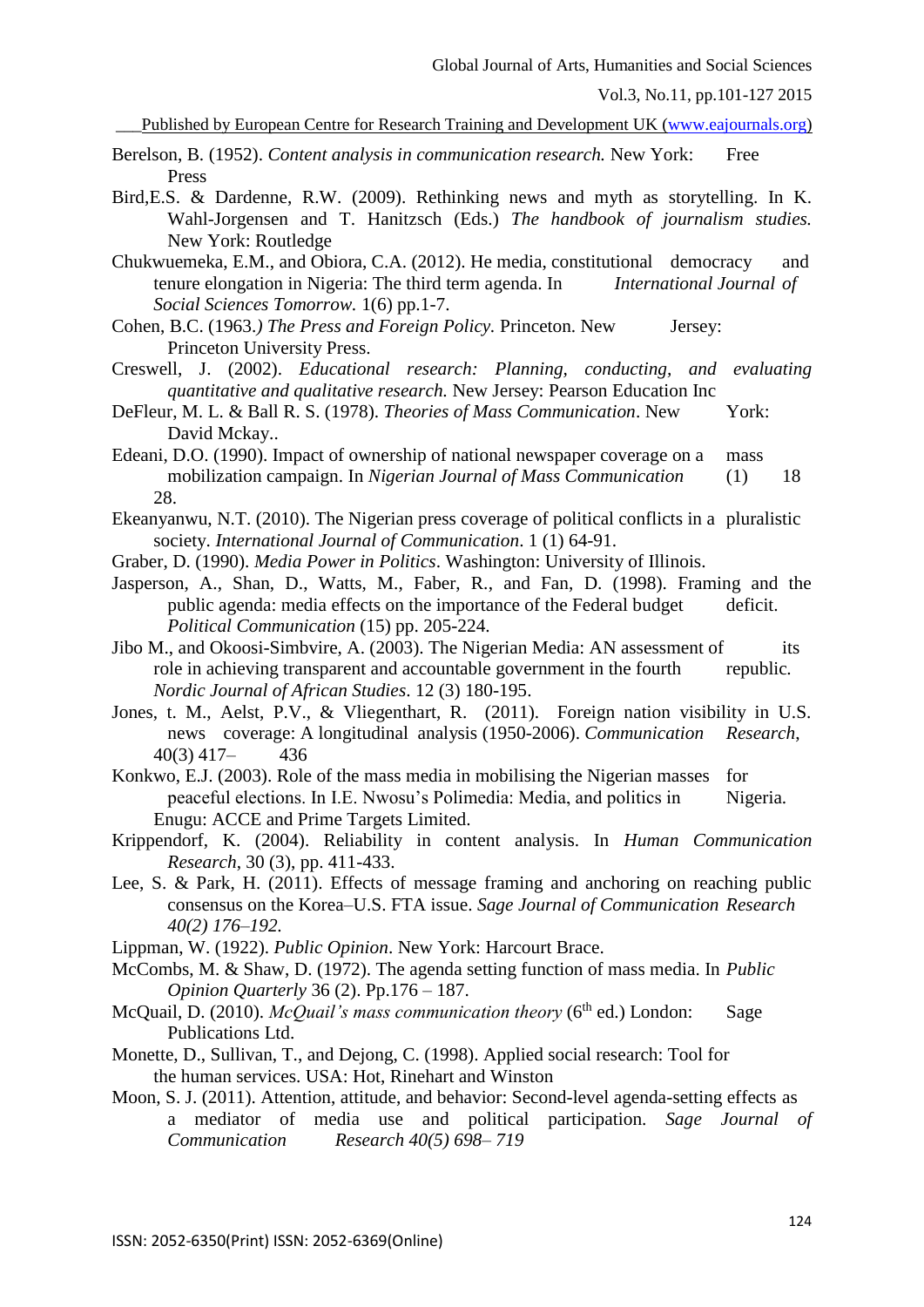Vol.3, No.11, pp.101-127 2015

Published by European Centre for Research Training and Development UK [\(www.eajournals.org\)](http://www.eajournals.org/)

- Ngoa, S.N. (2012). Agenda-setting: A theory-in-process. In Ekeanyanwu, S., Ngoa and A Sobowale (Eds.) *Critique and application of communication theories* Ogun: Covenant University Press.
- Ngwu, C. (1996). *A Comparative analysis of the coverage of the 1994/95 national constitutional conference by government-owned and privately-owned newspapers in Nigeria*, (Unpublished master thesis) University of Nigeria, Nsukka.
- Niederdeppe, J., Farrelly, M. Thomas, Y., Wenter, D., & Weitzenkamp, D. (2007). Newspaper coverage as indirect effects of a health communication intervention: The Florida tobacco control program and youth smoking. Sage *Journal of Communication Research,*, 34 (4), 382-406.
- Nnamdi, C. and Sam, E. (2011). Barriers to effective coverage of late president Umaru Musa Yar'Adua's illness: the implication on democracy. *International Journal of Communication* (13). Pp. 374-384.
- Nwanna, O.C. (1981). *Introduction to educational research for student teachers*. Ibadan: Heineman Educational Books, Ltd.
- Nwodu, L. C. (2006). *Research in communication and other behavioural science principles, method and issues*. Enugu: Rhyce Kerex.
- Ogbuoshi, L.I. (2006*). Understanding research method and thesis writing.* Enugu: Linco Enterprises.
- Oji, O., and Okafor, C. (2000). *Political parties, pressure groups and public opinion in the political process*. Enugu: John Jacob Classic Publishers Ltd.
- Olutokun, A., and Seteolu (2001). The media and democratic rule in Nigeria. In *Development Policy Management Network Bulletin.* 13 (3) pp.30-34. Aondoakaa insists. *The Guardian*.
- Osuala E.C. (1987). *Introduction to research methodology*. Onitsha: Africana Fep Publishers Ltd.
- Owens-Ibie, N. (1994). Press responsibility and public opinion in political transition. *Africa Media Review* 8 (1) pp. 69-80.
- Park, R. (1995). Preface to the Nigerian press under the military: Persecution, resilience and political crisis, 1983-1993. In A. Adeyemi, *Discussion Paper* Presented at the Joanshorestein Centre, John F. Kennedy School of Government at Harvard University, USA.
- Poopola, I.S (2003). Mass media, communication practitioners and the mobilisaiton of Nigerians for political participation. In I.E Nwosu's *Polimedia: media and politics in Nigeria*. Enugu: ACCE (Nigerian chapter) and Prime Targets Limited.
- Prablish, D. & Kaustubh M. (2009). *Role of media in political crisis*. In *Proceedings and E-journal of the 7th AMSAR Conference*. India: Hidayatullah National Law University Press.
	- presidential campaign: An examination of campaign effects in a deliberative framework. Sage *Journal of Communication Research, 33(5)315 345*
- Puglisi, R. and Snydir, J. (2008). Media coverage of political scandals. *A working paper of National Bureau of Economic Research*. Retrieved 26 March 2012 from [www.nber.org/papers/W14598.](http://www.nber.org/papers/W14598)
- Ragas, W. & Tran, H. (2013). Beyond Cognitions: A Longitudinal Study of Online Search Salience and Media Coverage of the President. *Sage Journalism & Mass Communication Quarterly,* 90(3) 478– 499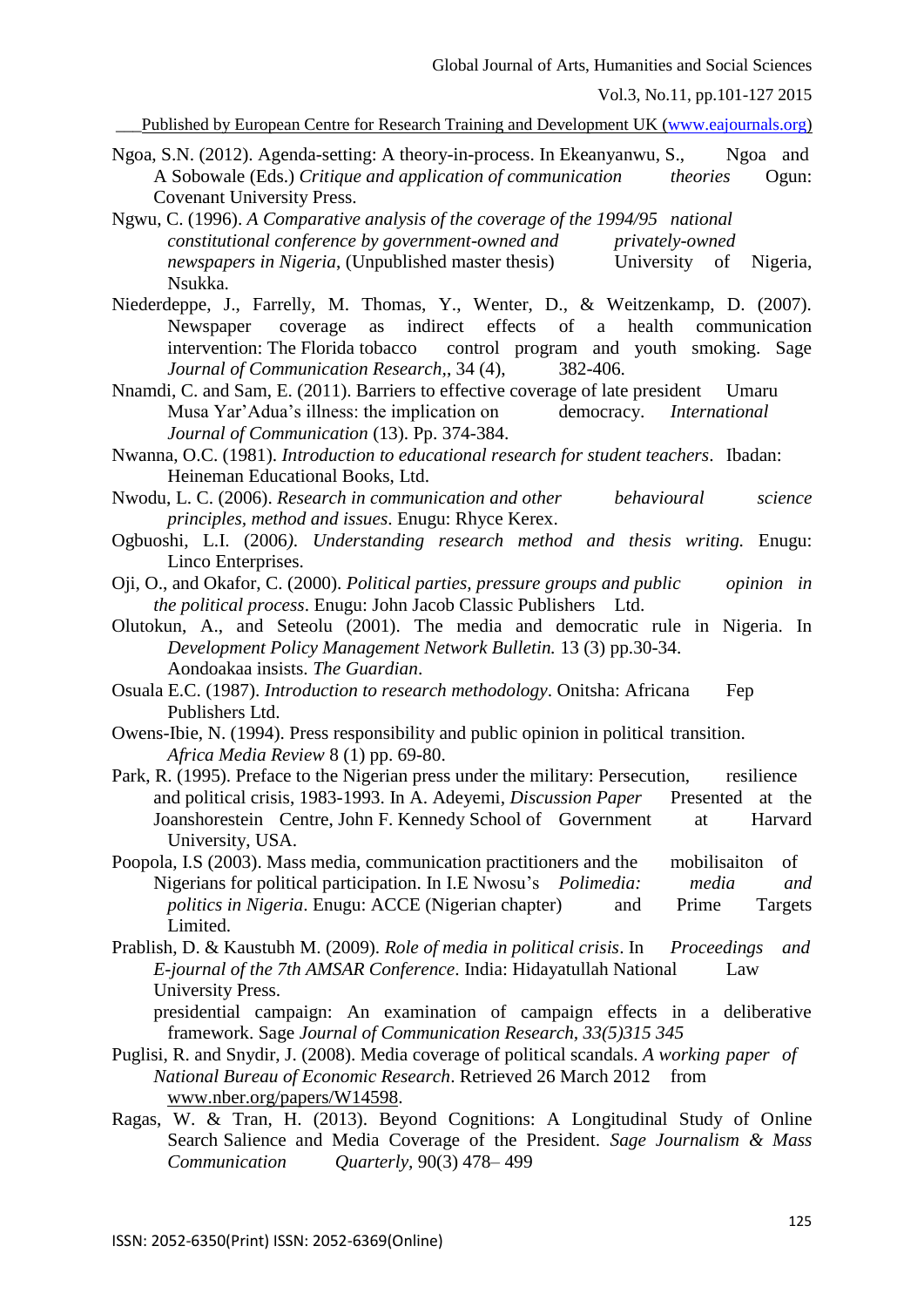Global Journal of Arts, Humanities and Social Sciences Vol.3, No.11, pp.101-127 2015 Published by European Centre for Research Training and Development UK [\(www.eajournals.org\)](http://www.eajournals.org/) Sandman, P., Rubin, D., and Sachsman, D. (1976). *Media: An introductory analysis of American Mass Communication*. Englewood Cliffs: New Jersey Prentice Hall. Tuckman, B.W. (1972). *Conducting educational research*. New York: Harcourt Brace Jovanovich Inc. Ucheanya, C.C. (2003). Mass media and mass mobilisation for peaceful elections. In I.E. Nwosu's *Polimedia: Media and Politics in Nigeria.* Enugu: ACCE (Nigerian chapter) and Prime Targets Limited. Udeze, S.E. (2004*).* Step by step process in content analysis. In *ESUT Journal of Management Sciences*. Enugu: Bismark Publishers. Umechukwu, P.O.J. (2001). *Mass media and Nigerian society. Development issues and problems*. Enugu: Thompson printing and publishing Co. Umechukwu, P.O.J. (2003). Mass media as instrument for maintaining political stability in Nigeria. In *Nigeria ACCE Journal*. Umeh, T. (2010). *Media framing of late president Yar'Adua's absence: The push for favourable public opinion*. An unpublished seminar paper presented at the Annual Conference of SIFE in Abuja. May 2010 Wang, X. (2003). *Media ownership and objectivity*. An unpublished thesis, Louisiana state University and Agricultural and Mechanical College. Wimmer, R. D., and Dominick J. R. (2011). *Mass media research*: *An introduction*. Wadsworth Cengage Learning. Yakubu (2010). Media projection of sick leaders around the globe. *Journal of International Relations and Diplomacy* 8 (2) pp 10-21. Zhongdang, P., Lijiang, Shen, H. & Ye S. (2006). Mobilizing political talk in a Zito, G. (1975). Methodology *and meaning: Varieties of sociological inquiry*. NewYork: Preager Publishers. Steve, B. (2006, December 17). Obasanjo picks puppet successor in elections. *The Independent Newspaper of U.K*. Retrieved from www.independent.co.uk Tom ,A. (2006, December 17). Reclusive Yar' Adua wins ruling party ticket, *Reuters*, Retrieved from www.reuters.com/ yardadua/ruling. Tom, A. (2007, March 8). Is Lagos candidate too ill to rule? *Reuters* (10L), Retrieved from www.wikipedia.org/wiki/umaru-musa-yadua Emewu, I. (2009, November 28). Inside story of Yar'Adua death scare. *Saturday Sun,*  Abati, R. (29 November 2009). Who is in charge of Nigeria? *The Guardian Newspaper.* Adeyemi, M. (2009, December 5). It's our right to know the president's true state of health. *The Guardian*. Momodu, D. (5 December 2009). A nation on auto pilot. *Thisday Newspaper*. Tsa, G. (2009, December 16). Yar'Adua can rule Nigeria from anywhere – Aondoakaa. *Daily Sun Newspaper*. Lindsay, B. (2009, December 17). Presidential health: Issues arising. *Daily Sun.* Nigerian Muse, ( 18 December, 2009). Yar'Adua's Sickness: Lessons from Hezekiah, Absalom and Shimei. Retrieved 10 March 2010 from [http://www.nigerianmuse.com/20091218081319zg/sections/general-articles/yar](http://www.nigerianmuse.com/20091218081319zg/sections/general-articles/yar-)adua-s-sickness-lessons-from-hezekiah-absalom-and-shimei/ McConell, T. (2010, January 7). Prove you are alive: Clamour for missing Nigerian leader to show his face. *The Times of London.* Retrieved from [www.timesonline.co.uk/tol/news/word.](http://www.timesonline.co.uk/tol/news/word)

Abati, R. (15 January 2010). Yar'Adua" lost but found. *The Guardian Newspaper*.